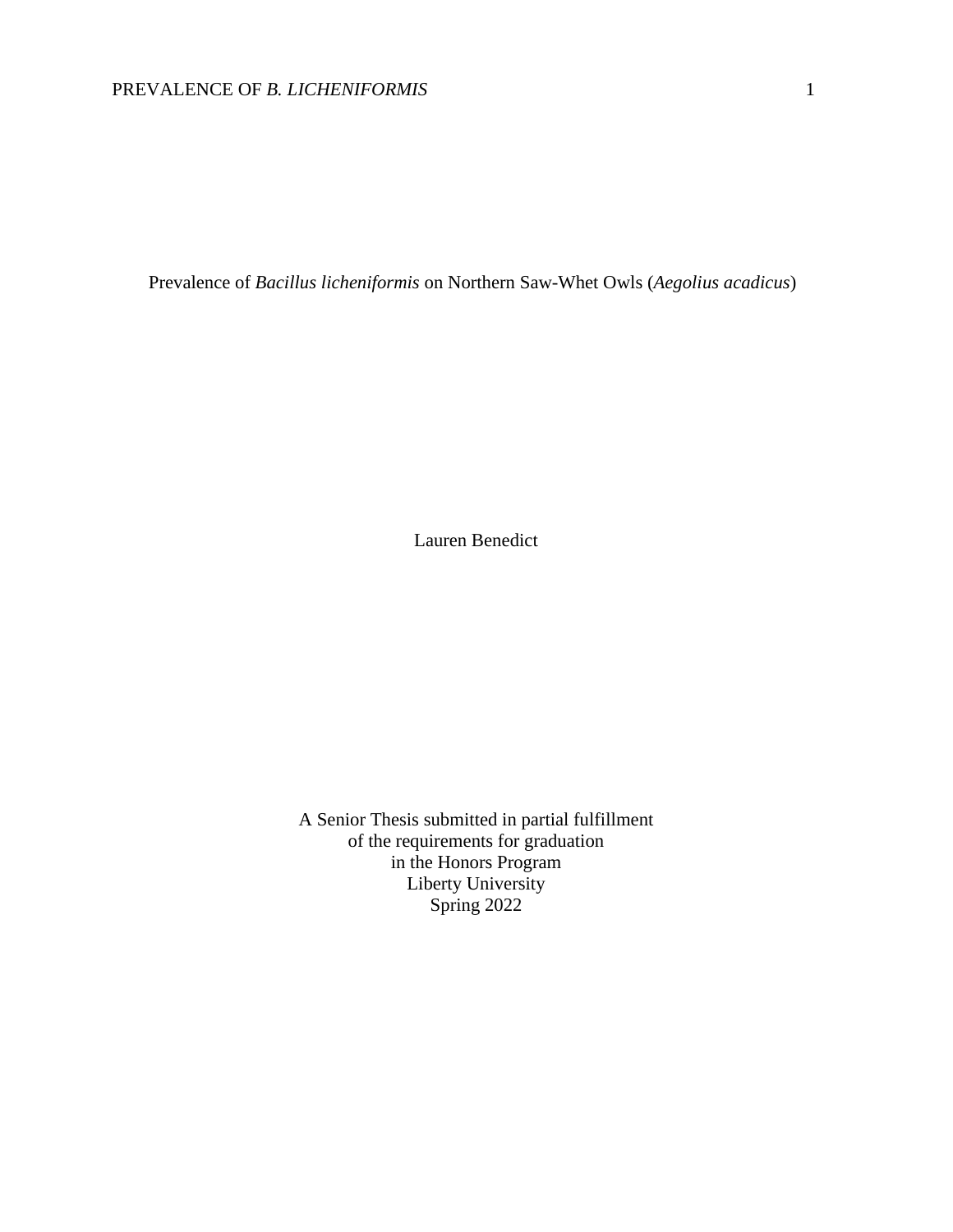Acceptance of Senior Honors Thesis

This Senior Honors Thesis is accepted in partial fulfillment of the requirements for graduation from the Honors Program of Liberty University.

> Matthew Becker, Ph.D. Thesis Chair

Gene Sattler, Ph.D. **Committee Member** 

Cindy Gobdrich, Ed.D. **Assistant Honors Director** 

April 26, 2022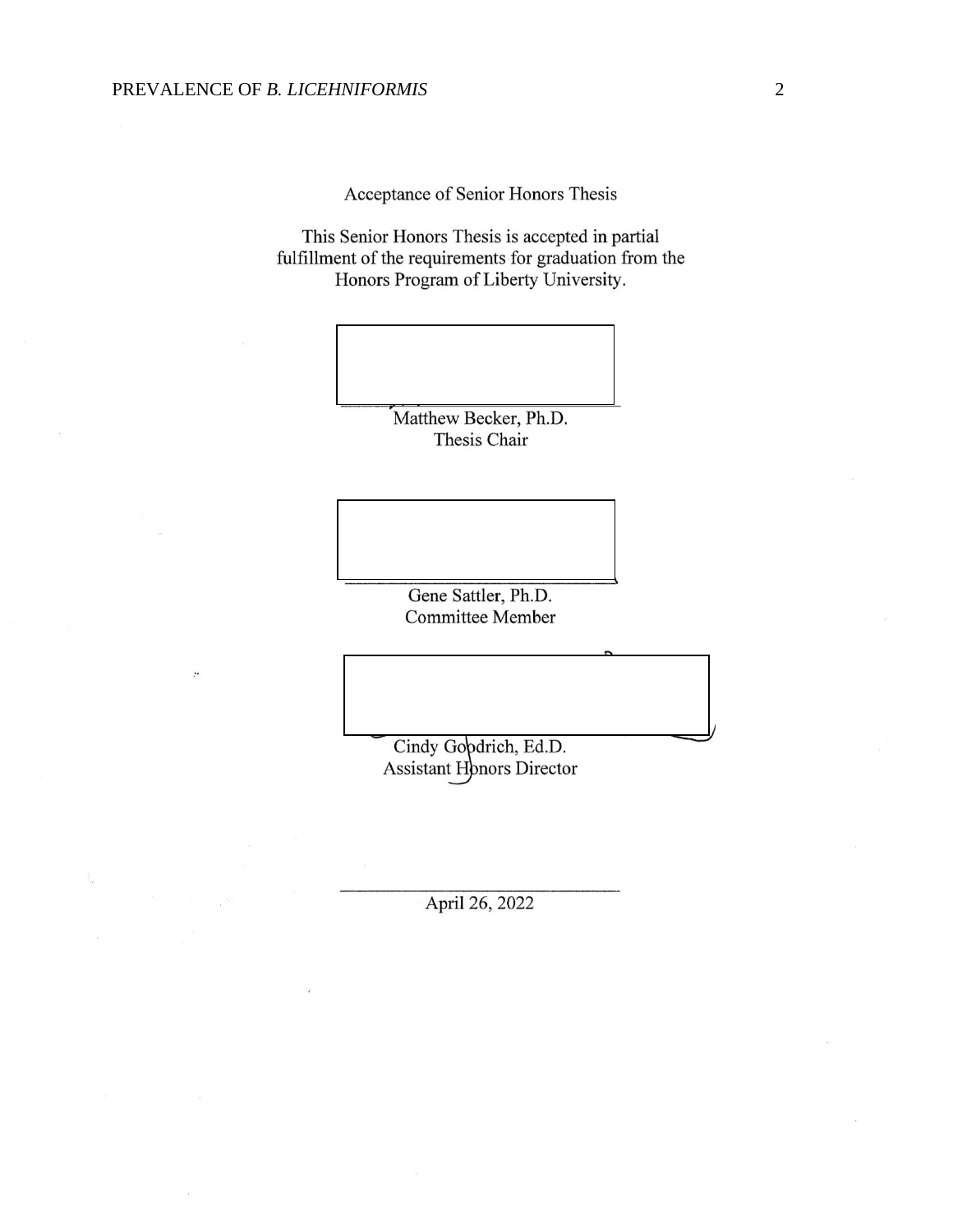#### **Abstract**

Birds are hosts to a variety of bacteria and fungi including some that are keratinolytic. These feather degrading bacteria, including *Bacillus licheniformis*, are capable of degrading β-keratin which is a major component of feathers. While there is little evidence to indicate that feather degrading bacteria are capable of degrading feathers on live birds, there is ample evidence to indicate that many bird species experience altered feather coloration. There is significant variation in the reported prevalence of *B. licheniformis* on birds with percentages ranging from 6.7% to 99%. This study sought to provide further support for an overall prevalence of *B. licheniformis* on Northern Saw-Whet Owls. 14 possible *B. licheniformis* colonies were isolated resulting in a prevalence of 85.7%.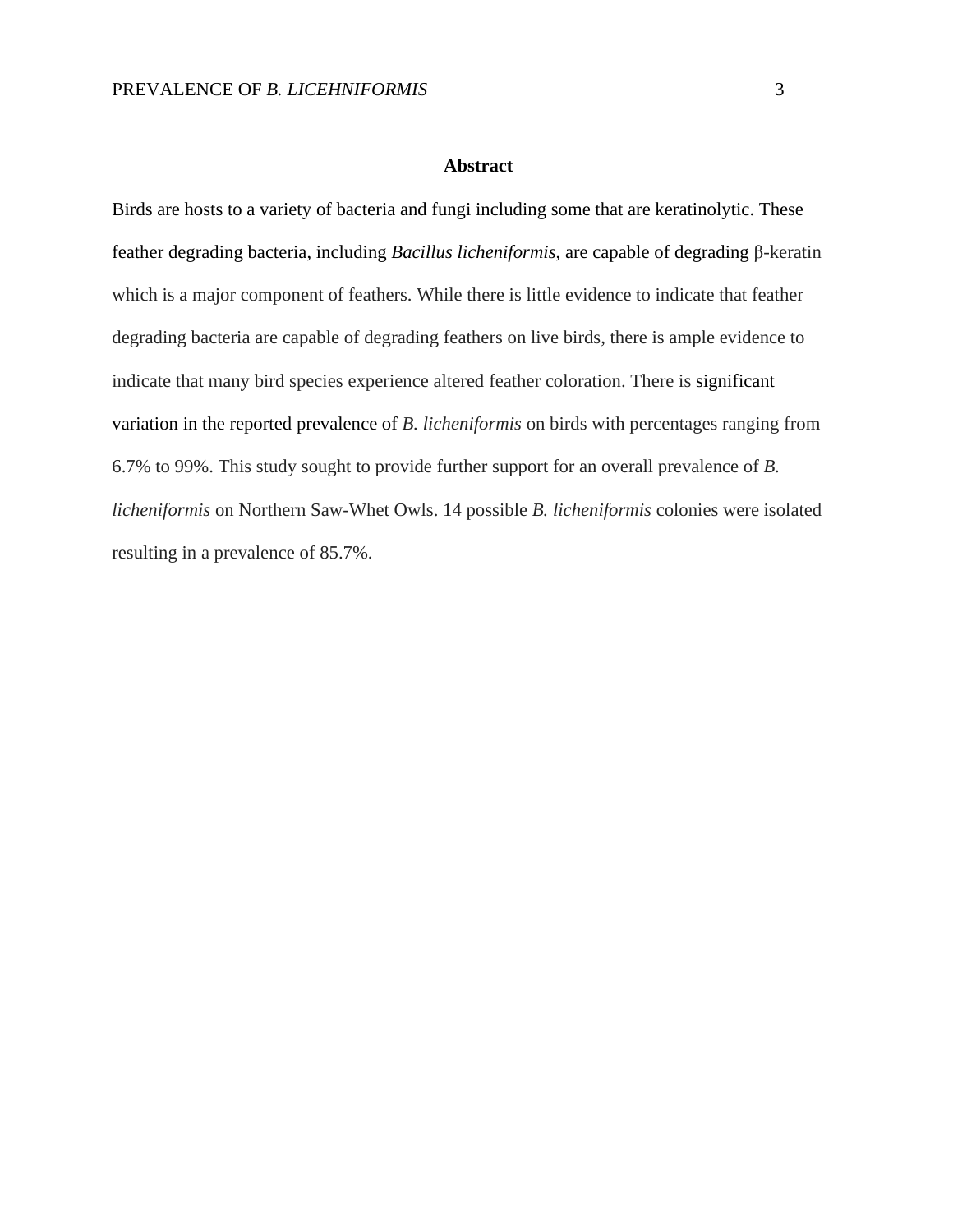#### **Introduction**

Birds are hosts to a variety of organisms on their feathers including bacteria, lice (Kent & Burtt, 2016), and fungi (Clayton, 1999). A small proportion of these bacteria and fungi are keratinolytic, and thus capable of degrading β-keratin which is a major component of feathers (Burtt & Ichida, 1999). Feather degrading bacteria are a group of keratinolytic bacteria found on bird feathers and are mainly from the genus *Bacillus.* Bacillus species are Gram positive, rodshaped, endospore formers and are the most common feather degrading bacterial species on bird feathers (Kent & Burtt, 2016). Of these, *Bacillus licheniformis* is one of the most studied. *B. licheniformis* is a common halotolerant and thermophilic soil bacterium (Burtt & Ichida, 1999). Due to this, birds are likely contaminated when they are in contact with soil (Burtt & Ichida, 1999). This is consistent with the discovery that *B. licheniformis* is more prevalent on the venter feathers and on birds that are ground foragers (Burtt & Ichida, 1999). However, because *B. licheniformis* is an endospore former, it is also possible that birds are also contaminated via airborne spores that are spread by the wind (Burtt  $\&$  Ichida, 1999). A later study found that ground foraging, fly-catching, aerial foraging, and foliage gleaning birds all had similar prevalence levels of *B. licheniformis* (Kent & Burtt, 2016). Moreover, genetic studies have shown that birds can be contaminated with multiple strains at the same time indicating that birds are likely contaminated through random environmental contact (Whitaker et al., 2005).

The prevalence of feather degrading bacteria has been found to vary seasonally: they are most common in the late fall and least prevalent in the spring (Burtt & Ichida, 1999). Some variation has also been found between species which may be the result of behavioral differences such as foraging style or variation in the microbiome and microhabitat of species (Kent & Burtt, 2016). However, Kent & Burtt, 2016 found that the prevalence of *B. licheniformis* did not vary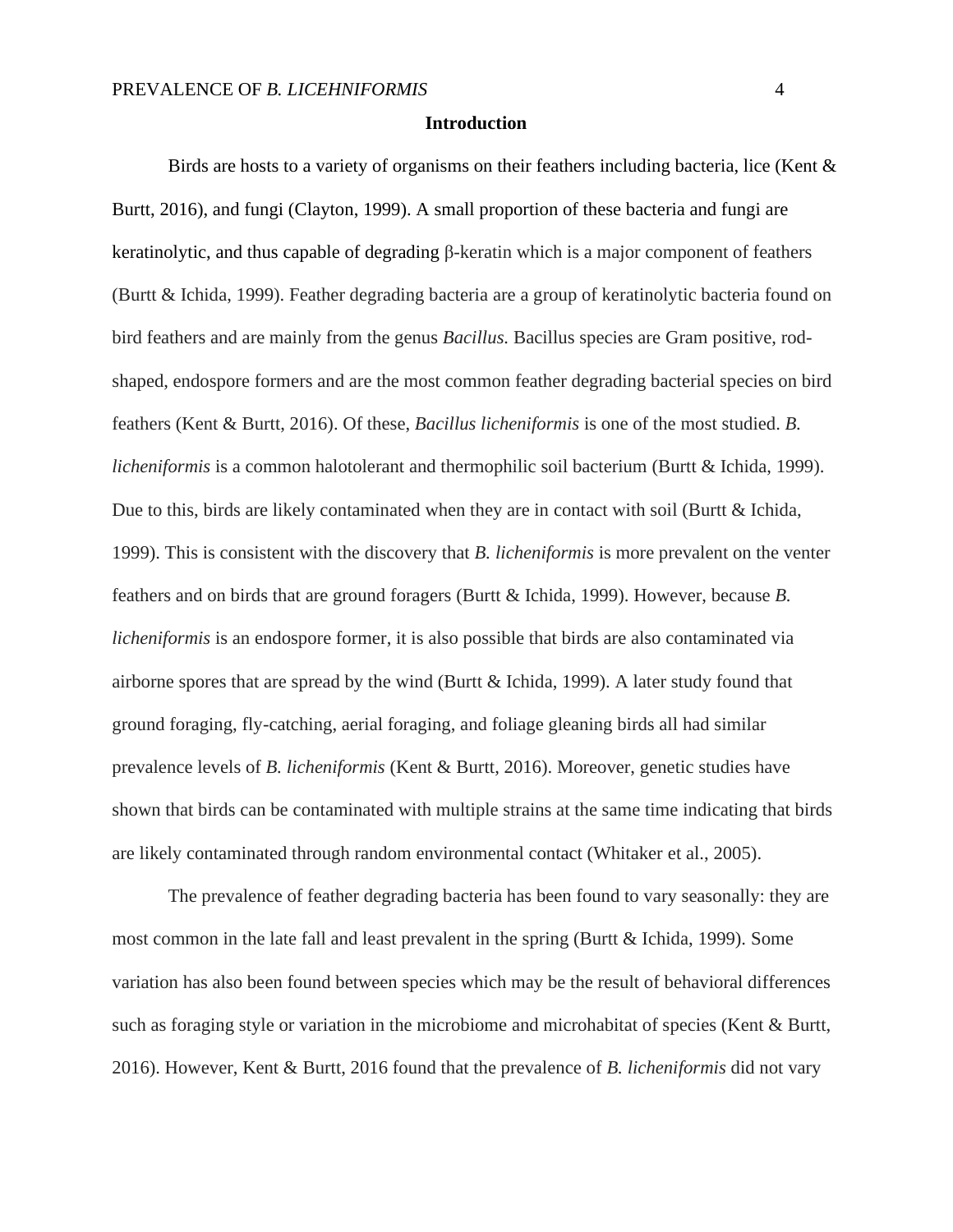as much between foraging guilds as Burtt & Ichida, 1999 reported. Prevalence has also been found to differ between males and females of the same species such as in Great Tits (Saag et al., 2011). It is unknown exactly why this occurred but it could be due to behavioral differences between the males and females during the breeding season (Saag et al., 2011). Furthermore, there is even variation on a single feather as bacteria tend to be more common on the distal than the proximal ends of feathers (Muza et al., 2000). Ultimately, the most significant factor associated with detection is sample size (Burtt  $\&$  Ichida, 1999) indicating that seasonal or species-specific behavior likely does not have a large influence on the detection of feather degrading bacteria. Therefore, it is highly probable that feather degrading bacteria, specifically *Bacillus licheniformis,* will be isolated if enough individuals from a species are sampled.

In addition to feather degrading bacteria, there are at least thirteen known culturable species of keratinolytic fungi (Burtt & Ichida, 1999). Seven of these have been found on feathers, two were isolated only from nests, and four have never been isolated on birds but are known to be keratinolytic.

Having high quality feathers are essential to a bird's health as they are necessary for bird flight, thermoregulation, communication, and more (Gunderson, 2008). Understanding the impact of feather degrading bacteria on feathers is important because a feather is composed of over 90% β-keratin by mass and several studies have confirmed the ability of feather degrading bacteria to degrade feathers, specifically to degrade β-keratin *in vivo* (Burtt & Ichida 1999, Gunderson et al. 2008, Saranathan & Burtt 2007). Feathers consist of several main structures. The calamus is the part of the feather that is embedded in the skin and this portion extends into the rachis which is the center part of the feather (Foth, 2020). Barbs are small projections off of the rachis that make up the majority of most feathers (Foth, 2020). They are connected by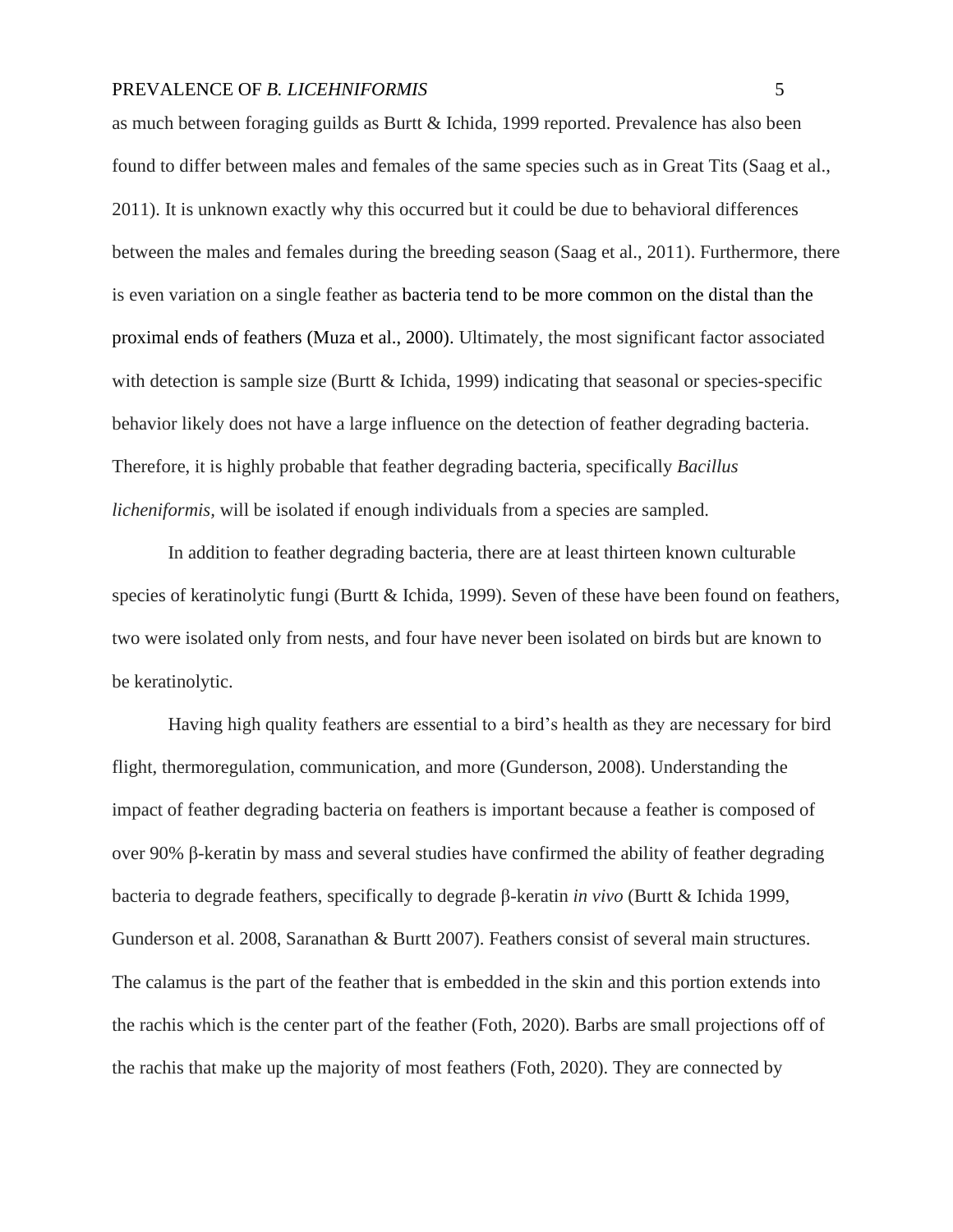smaller, hooked projections called barbules (Foth, 2020). While all portions of a feather contain β-keratin, barbs and barbules are the components that are examined the most for the effects of feather degrading bacteria as these bacteria are known to thin and break barbs and barbules (Shawkey et al., 2007). Additionally, these components create the color of the feather (Foth, 2020) which is also impacted by feather degrading bacteria, and are the outermost portion so they would be the first portion of a feather exposed to feather degrading bacteria.

Currently, there is little evidence that feather degrading bacteria degrade feathers on live birds. One study attempted to determine the effects of feather degrading bacteria in seminatural conditions using captive Northern Cardinals and European Starlings (Cristol et al., 2005). The researchers determined that feather degrading bacteria had no effect on feather degradation but the conditions under which the study was conducted were unfavorable for feather degrading bacteria (Gunderson 2008). Another study found a positive correlation between tail feather wear and *B. licheniformis,* but it is important to note that tail feathers are exposed to many possible sources of degradation so the researchers were unable to definitively claim that the observed degradation was due to *B. licheniformis* (Kent & Burtt, 2016). Thus, it is possible that feather degrading bacteria only degrade loose feathers that are on the soil (Whitaker et al., 2005). However, more research needs to be done before this can be firmly concluded.

There is evidence to indicate that feather degrading bacteria may impact feather coloration (Gunderson et al., 2009; Shawkey et al., 2007; Shawkey et al., 2009; Leclaire et al., 2014) which would imply degradation of feather structure as the structure of the feather impacts the coloration. This is significant because coloration is essential for communication, crypsis, and more (Gunderson et al., 2009). Feather degrading bacteria have been shown to impact color on Eastern Bluebirds (Gunderson et al., 2009; Shawkey et al., 2007), Feral Pigeons (Leclaire et al.,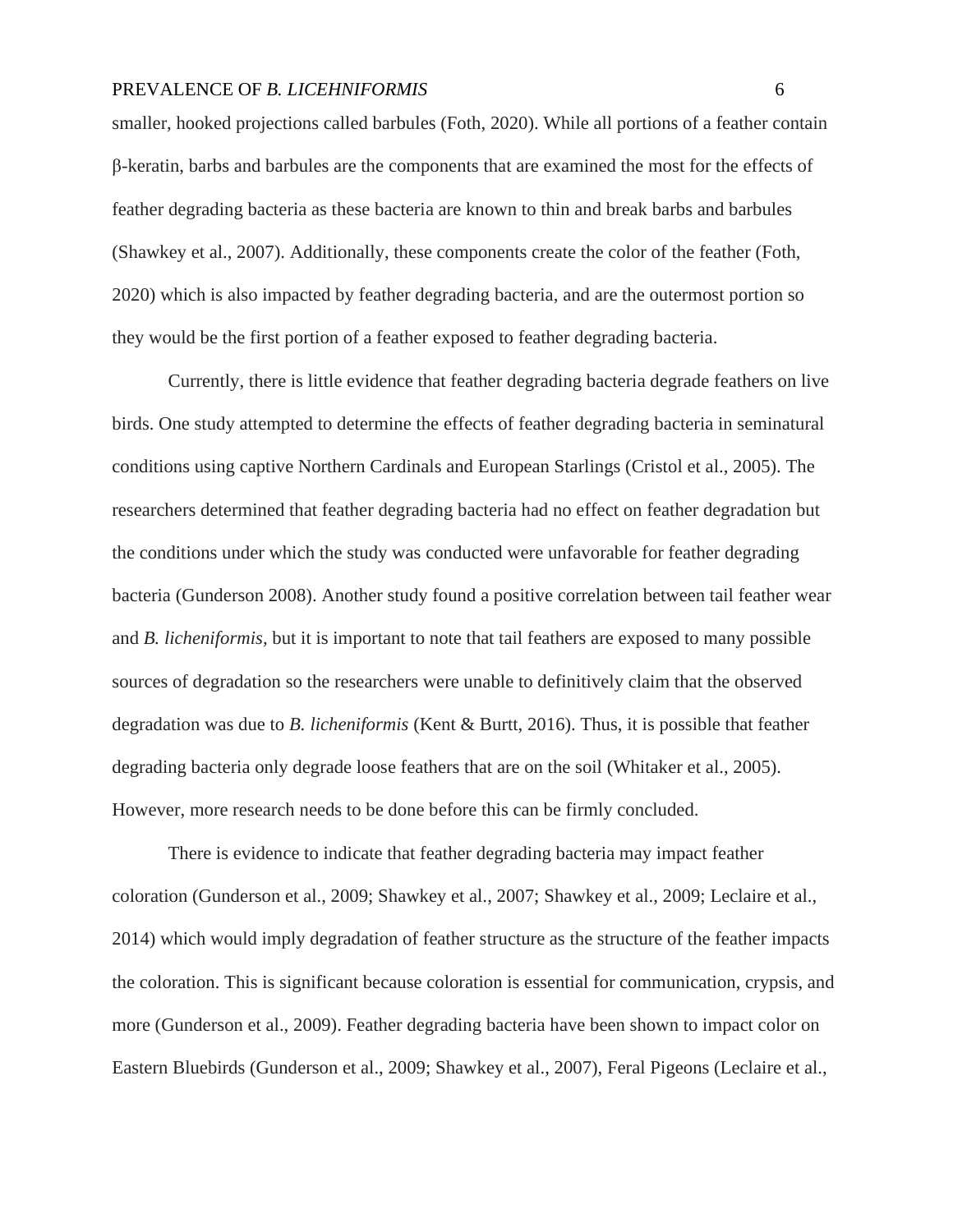2014) and House Finches (Shawkey et al., 2009), but a study on Great Tits found that feather degrading bacteria did not affect coloration (Jacob et al., 2014). The impact of feather degrading bacteria on feather color may be specific to species or to pigments and coloration. Furthermore, it is possible that feather degrading bacteria degrade the feather structure enough to alter the coloration of feathers but not enough to produce a noticeable degradation impact on the feather when just observed with the naked eye.

Bacterial and fungal load have also been connected with other reductions in fitness such as increased predation risk (Møller et al. 2012, Rubiaee et al. 2017). Microorganisms on the feathers could impact flight by degrading feathers (Møller et al., 2012) or by disrupting the normal airflow over the surface of the feathers (Clayton, 1999). Both of these ultimately impact a bird's ability to outmaneuver, and thus escape from, a predatory bird (Rubiaee et al., 2017). Furthermore, even slight damage to the feathers can significantly increase the risk of predation (Møller et al., 2012). Feather degrading bacteria could have further impacts on small owls, such as Northern Saw-Whet Owls, the birds sampled in this study, which rely on the ability to fly silently to hunt and avoid predators. An owl's ability to fly silently is due to the structure of their feathers (Wagner et al., 2017). Specifically, the outermost primary wing feather is serrated which allows for quieter flight (Roulin et al., 2013). Thus, if feather degrading bacteria impact even the microscopic structure of an owl's feather, its ability to fly silently could be compromised resulting in that owl becoming extremely disadvantaged in both hunting and escaping predators.

There are several ways in which a bird can limit the number of microorganisms on its feathers. Some are innate such as the manner in which keratin is tightly folded in a feather (Gunderson, 2008), molting (Burtt & Ichida, 1999), and the fact that melanized feathers are more resistant to degradation by feather degrading bacteria (Gunderson et al., 2008). Others are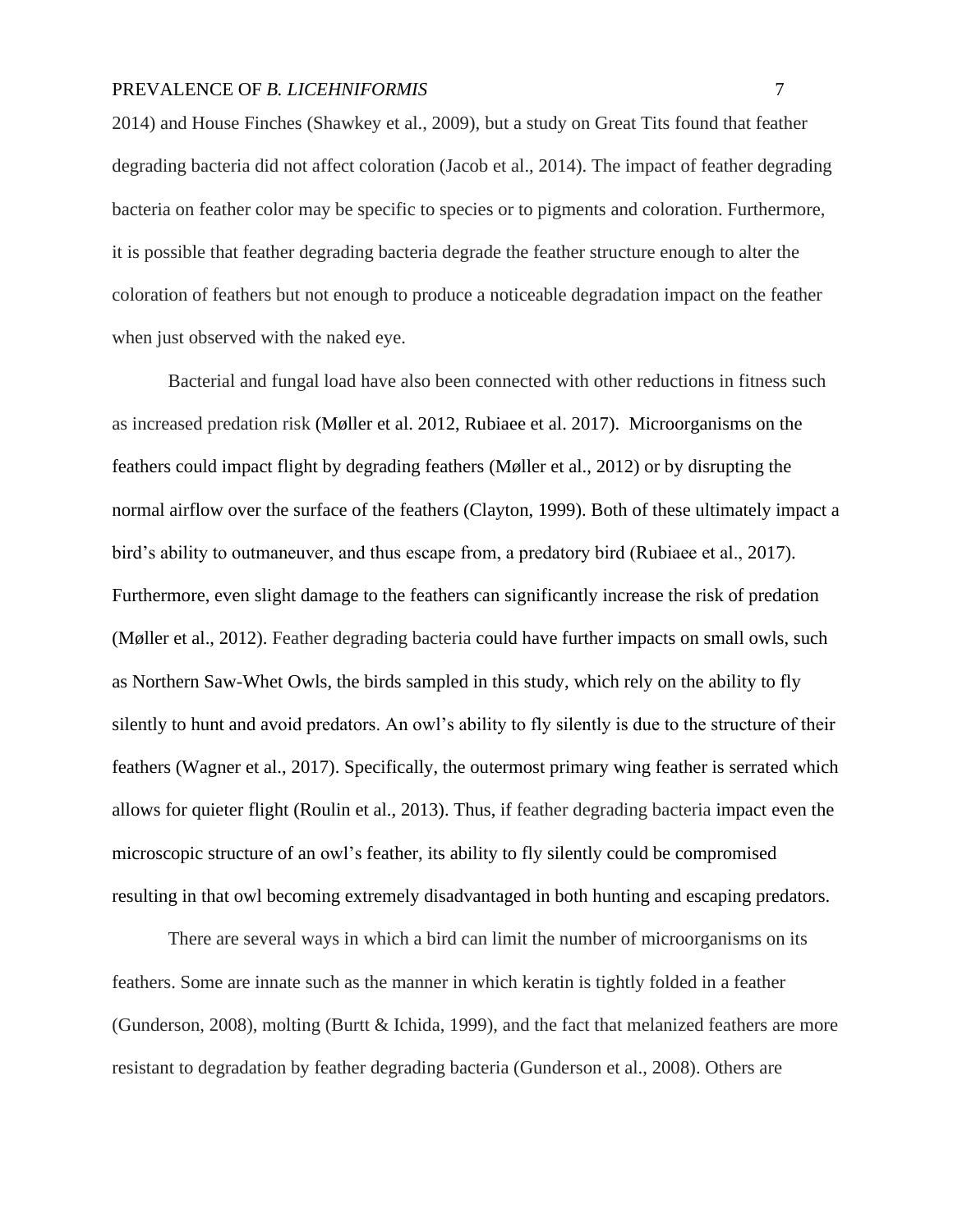behaviors a bird can perform that reduce bacterial and fungal load. For example, both sunbathing and dustbathing dry out feathers resulting in unfavorable environments for feather degrading bacteria (Gunderson, 2008). During these conditions, *B. licheniformis,* and other endospore forming feather degrading bacteria, will form spores and are unable to degrade feathers while in this state (Cristol et al., 2005). Sunbathing has also been shown to limit the growth of *B. licheniformis* (Saranathan & Burtt, 2007). Preening is another such behavior and preen oil secretions serve as both a physical and antimicrobial barrier for feather degrading bacteria (Jacob et al., 2014). In fact, when keratinases produced by feather degrading bacteria are present, the antimicrobial effect of preen oil can become even stronger (Braun et al., 2014). Preening is a normal and essential function for birds and they can spend anywhere from 5 to 30% of their daily activity preening (Haribal et al., 2005). Removing the uropygial gland, an external gland that produces secretions used during preening (Jacob et al., 2014), drastically alters the skin microbiome (Gunderson, 2008) and results in brittle, rough feathers (Haribal et al., 2005). Moreover, experimentally lowering the bacterial load results in decreased time spent preening (Leclaire et al., 2014) and increasing the bacterial load can lead to an increase in the amount of time spent preening as well as changes to the preen oil composition and volume of the uropygial gland (Jacob et al., 2014).

Several studies have been conducted to determine the overall prevalence of *B. licheniformis*  on birds but there is a wide variety in the results ranging from 6.7% (Burtt & Ichida, 1999) to 99% (Gunderson et al., 2009). Other studies have examined the relationship of the feather degrading bacterial load with other variables such as feather degradation (Kent & Burtt, 2016) or color (Gunderson et al., 2009; Leclaire et al., 2014; Ruiz-De-Castañeda et al., 2012; Shawkey et al., 2007; Shawkey et al., 2009). Thus, to continue adding to the current knowledge of feather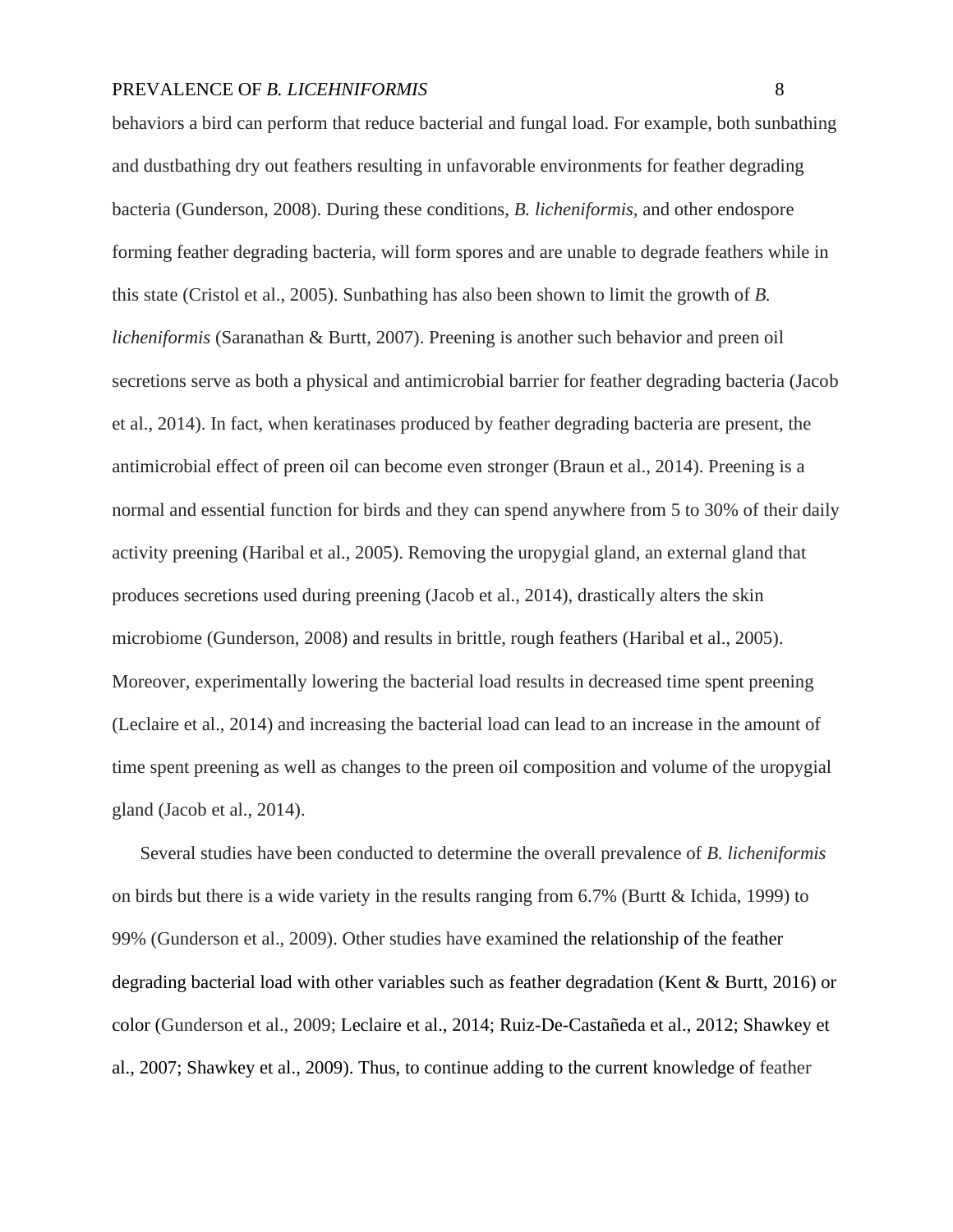degrading bacteria and *B. licheniformis,* this study will examine the presence and abundance of *B. licheniformis* on Northern Saw-Whet Owls (*Aegolius acadicus*), whether *B. licheniformis*  occurs more often on the dorsum, wing, or tail, of the owls sampled, and whether the dorsum, wing, or tail has the greatest bacterial load and diversity of bacterial morphotypes. Northern Saw-Whet Owls are small, migratory owls that are dark brown with white spotting and streaking and a white or buff facial disk and throat (Wails et al., 2018). Northern Saw-Whet Owls were chosen as the study species because they were already being banded at the location of this study as part of Project OwlNet, which monitors migration, and they have already been examined once for presence of *B. licheniformis* (Whitaker et al., 2005). Therefore, the results of this study will build off of the previous study. In addition to that, the majority of feather degrading bacterial research has been conducted on songbirds from Order *Passeriformes* so this study will continue to add to the current understanding of feather degrading bacteria by examining feathers from a bird belonging to Order *Strigiformes.* 

An overall prevalence around 59% is expected as this is the value reported by another study on the same species also completed in Virginia (Whitaker et al., 2005). It is also expected that the largest number of *B. licheniformis* colonies will be found on the tail as this is the portion of the owl most in contact with the soil and other surfaces, and that the lowest number of *B. licheniformis* colonies will be found on the wings as the wing feathers are frequently preened for flight. Likewise, the most diversity and highest bacterial load are also expected to occur on the tail and the lowest diversity and smallest bacterial load are expected to occur on the wings.

#### **Methods**

In November 2020, Northern Saw-whet Owls were captured using mist nets and an audio lure in a forested area owned by Liberty University in Lynchburg, VA. Samples were then taken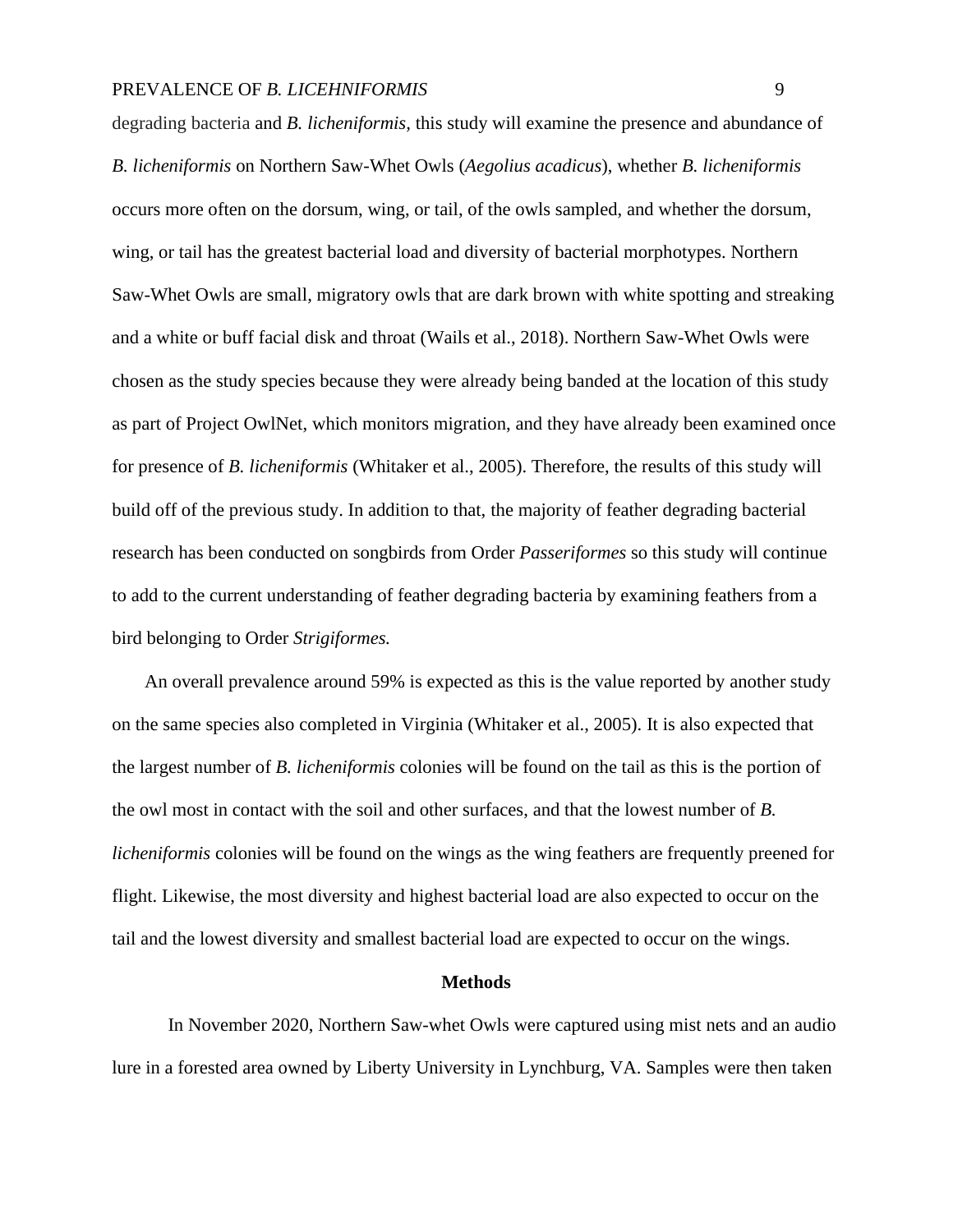from the dorsal, wing, and tail feathers. A plate with tryptic soy agar (TSA) was gently pressed on the owls' dorsum. For the tail feather samples, both sides of the tail feathers were pressed onto a TSA plate. Feathers on one wing were sampled by running a sterile swab throughout the feathers and a TSA plate was immediately inoculated using that swab. TSA was chosen because it is a general medium that supports growth of many microorganisms (Kent & Burtt, 2016). The sampling was done by the same person each time and was the first part of the processing procedure. To limit potential contamination, all people who handled the owls prior to sampling wore disposable gloves sprayed with ethanol. The mist nets used to capture the owls are a potential source of contamination but this is unlikely to significantly alter the results as the owls sampled did not enter the nets at the exact same spots. Moreover, the nets are exposed to natural means of sanitation such as sunlight which is known to inhibit the growth of *B. licheniformis (*Saranathan & Burtt, 2007). After the samples were taken, the owls were weighed, their wingspans were measured, they were banded with U.S. Fish and Wildlife bands, and then released. A total of 21 samples were collected from 7 owls. The TSA plates were incubated at room temperature for 2 to 3 days to allow for bacterial growth. After this, the plates were refrigerated until further analysis could be done.

The total number of bacterial and fungal colonies and morphotypes were counted and characterized for each plate. Morphotypes were determined by morphological characteristics such as color, height, margin, and texture. Bacterial colonies that were likely to be *B. licheniformis* were identified visually as *B. licheniformis* is characterized by wrinkled, coneshaped colonies (Kent & Burtt, 2016). To avoid underestimating the true occurrence of *B. licheniformis*, all colonies that were cream or white in color, slightly opaque, and flat were isolated on plates consisting of R2A media. All of the following tests were done using these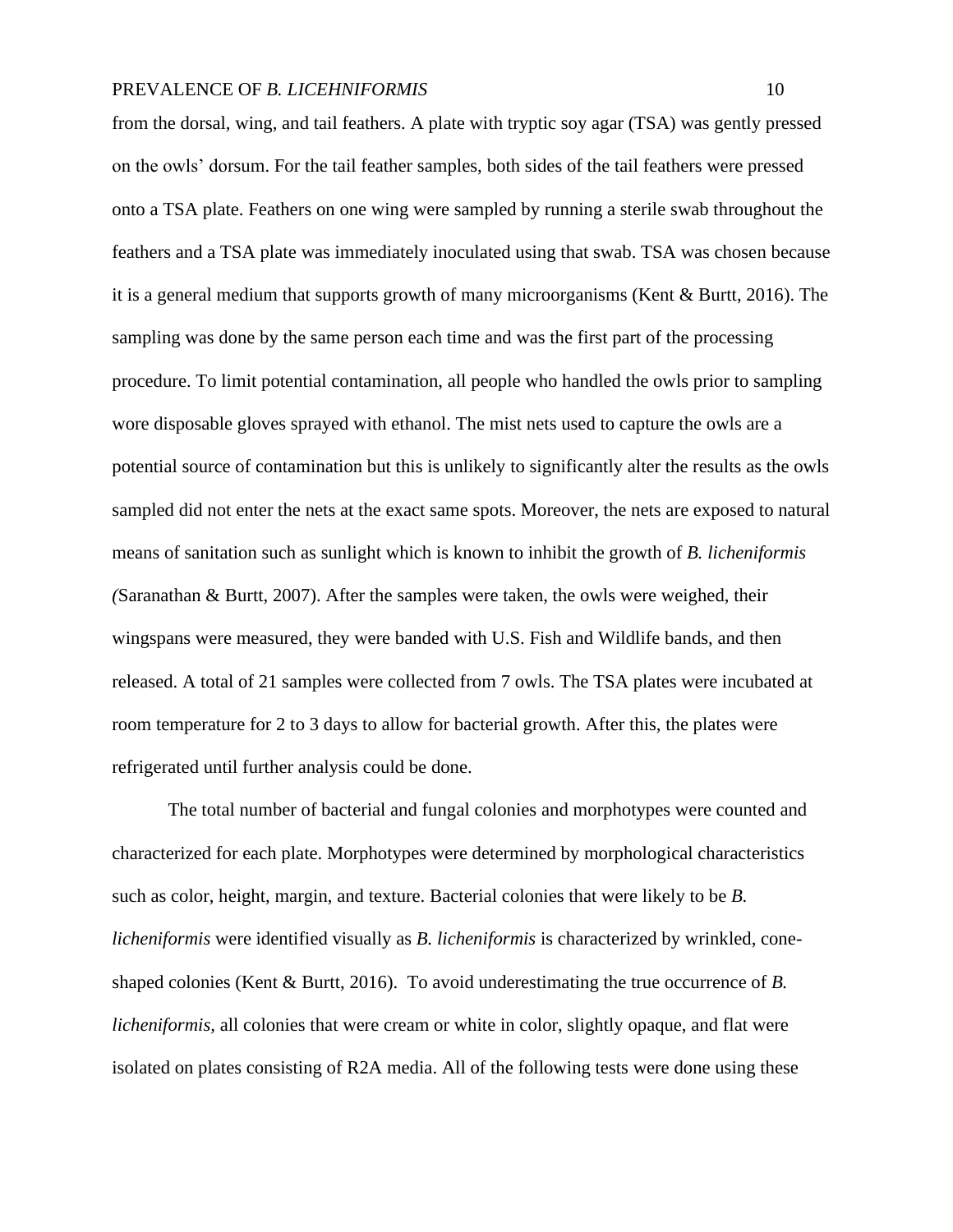plates as the source. If fungal growth occurred on these plates, a new R2A plate was immediately inoculated.

*B. licheniformis* is a highly heat tolerant and salt tolerant bacterium. To test for heat tolerance, a new set of R2A plates were inoculated for every bacterium isolated and incubated at 50⁰C for seven days. Plates were checked daily for growth and if no growth occurred within seven days the bacterium was determined to not be *B. licheniformis.* Next, R2A plates were made with a 7% NaCl concentration and a plate was inoculated for each bacterium that grew under the 50⁰C conditions. These new plates were incubated at room temperature and checked daily for growth for seven days. Again, if no growth occurred within seven days the bacterium was determined to not be *B. licheniformis.* Tests for oxygen requirements were then done by inoculating thioglycolate broth. These were incubated at room temperature and checked daily for growth for seven days. If no growth occurred, a new tube of thioglycolate broth was inoculated for that bacterial colony. Gram and Endospore stains were then conducted on all bacterium that grew in 50⁰C, 7% NaCl R2A, and were facultative anaerobes. All colonies that were gram positive with nonswollen central elliptical spores were considered likely to be *B. licheniformis.* 

#### **Results**

A total of 1,189 bacterial colonies and 166 bacterial morphotypes were counted. There were 360 colonies and 77 morphotypes from the tail samples, 508 colonies and 39 morphotypes from the dorsal samples, and 321 colonies and 50 morphotypes from the wing samples (Figure 1, Figure 2). There was a statistically significant difference between the number of colonies found on the three areas  $(x^2=282.2, d.f.=12, P=2.5x10^{-53})$  but no significant difference for the number of morphotypes between the three areas  $(x^2=20.0, d.f.=12, P=0.066)$ . The plates with the highest number of bacterial morphotypes had less than 60 colonies, and all the plates with more than 100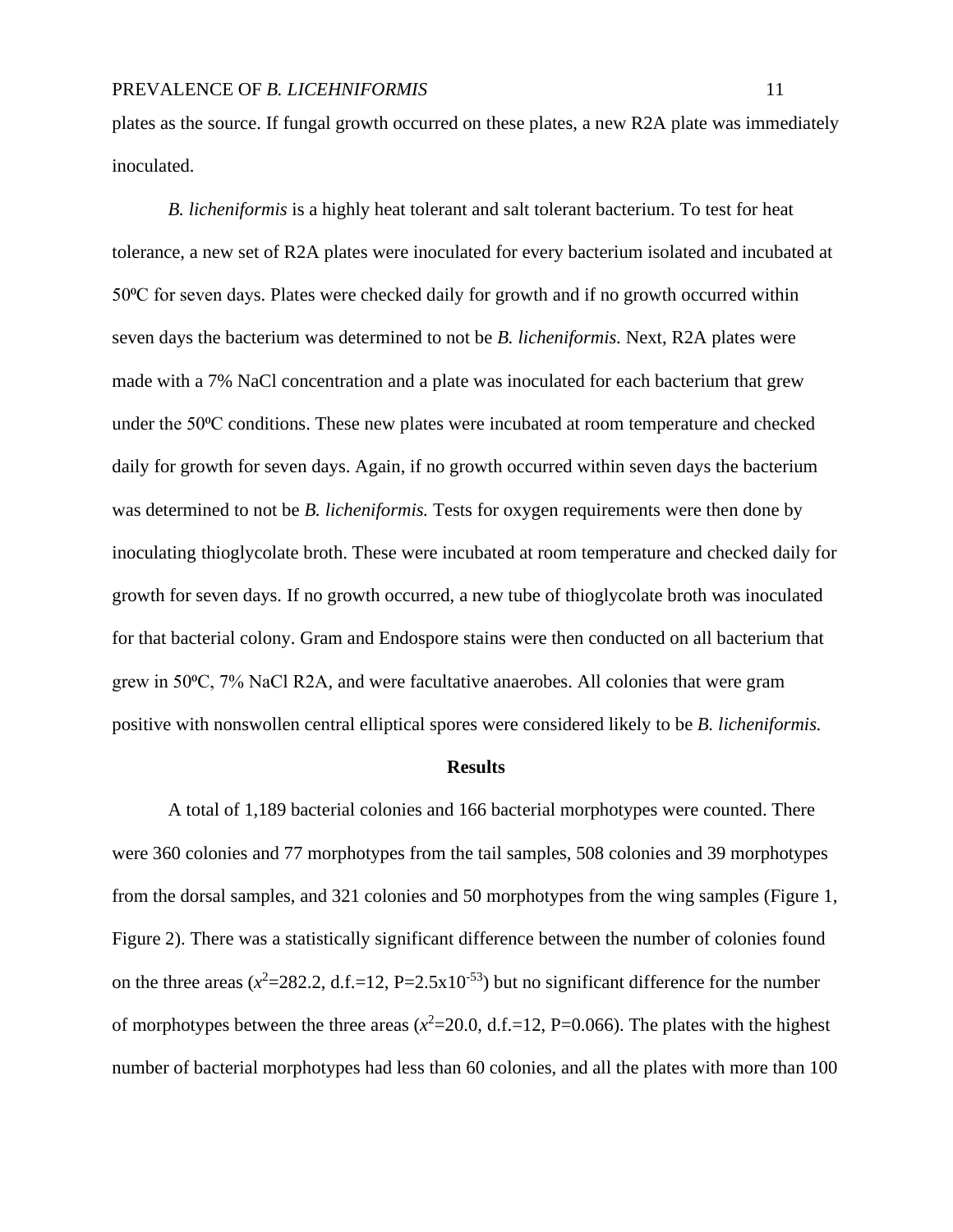colonies had less than 10 morphotypes (Figure 3). However, there was no significant relationship between the number of bacterial colonies and morphotypes found on the same plate  $(Y_i=8.86 + 0.009X_i$  where  $Y_i$  is the number of bacterial morphotypes and  $X_i$  is the number of bacterial colonies on that plate, n=19, F=0.32, d.f.=19, P=0.58)



The tail plate from owl 2123 and four other isolated colonies were lost due to fungal growth.

**Figure 1.** Graph of the number of bacterial colonies that grew on the initial sample plates by the owls' band number and location sampled.



**Figure 2.** Graph of the number of bacterial morphotypes counted and characterized from the initial sample plates by the owls' band number and location sampled.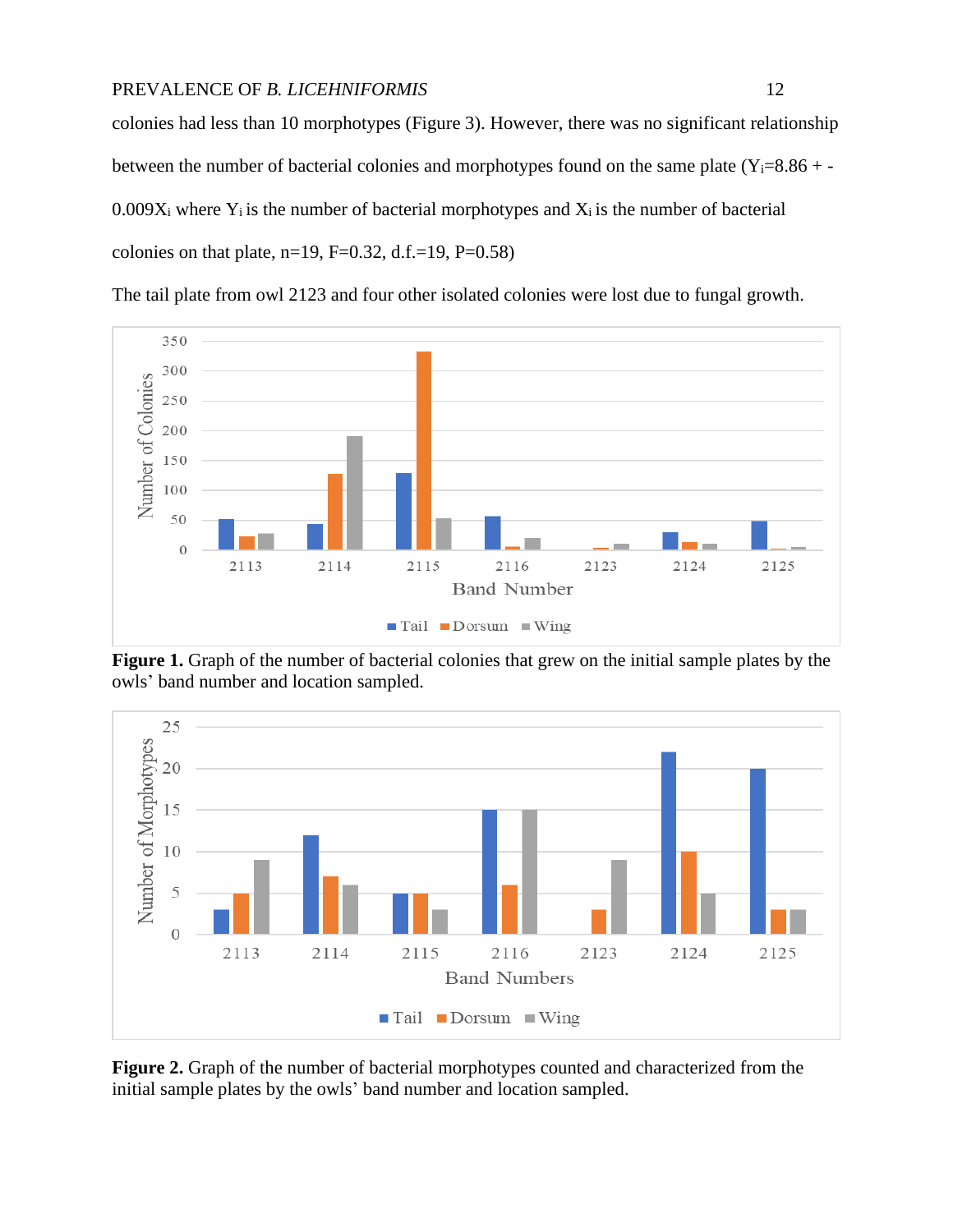.



Figure 3. Graph of the number of bacterial morphotypes by the number of colonies for each initial sample plate.

There were 511 total fungal colonies with 327 of the colonies occurring on the tail, 87 on the dorsum, and 97 on the wing samples (Figure 4). Like the bacterial colonies, there was a statistically significant difference between the number of fungal colonies occurring in the three areas sampled  $(x^2=53.6, d.f.=12, P=3.2x10^{-7})$ . These colonies consisted of 120 morphotypes with 48 morphotypes on the tail samples, 35 on the dorsal samples, and 37 on the wing samples (Figure 5). There was no statistically significant difference between the number of fungal morphotypes across the three sampled areas  $(x^2=19.7, d.f.=12, P=0.07)$ .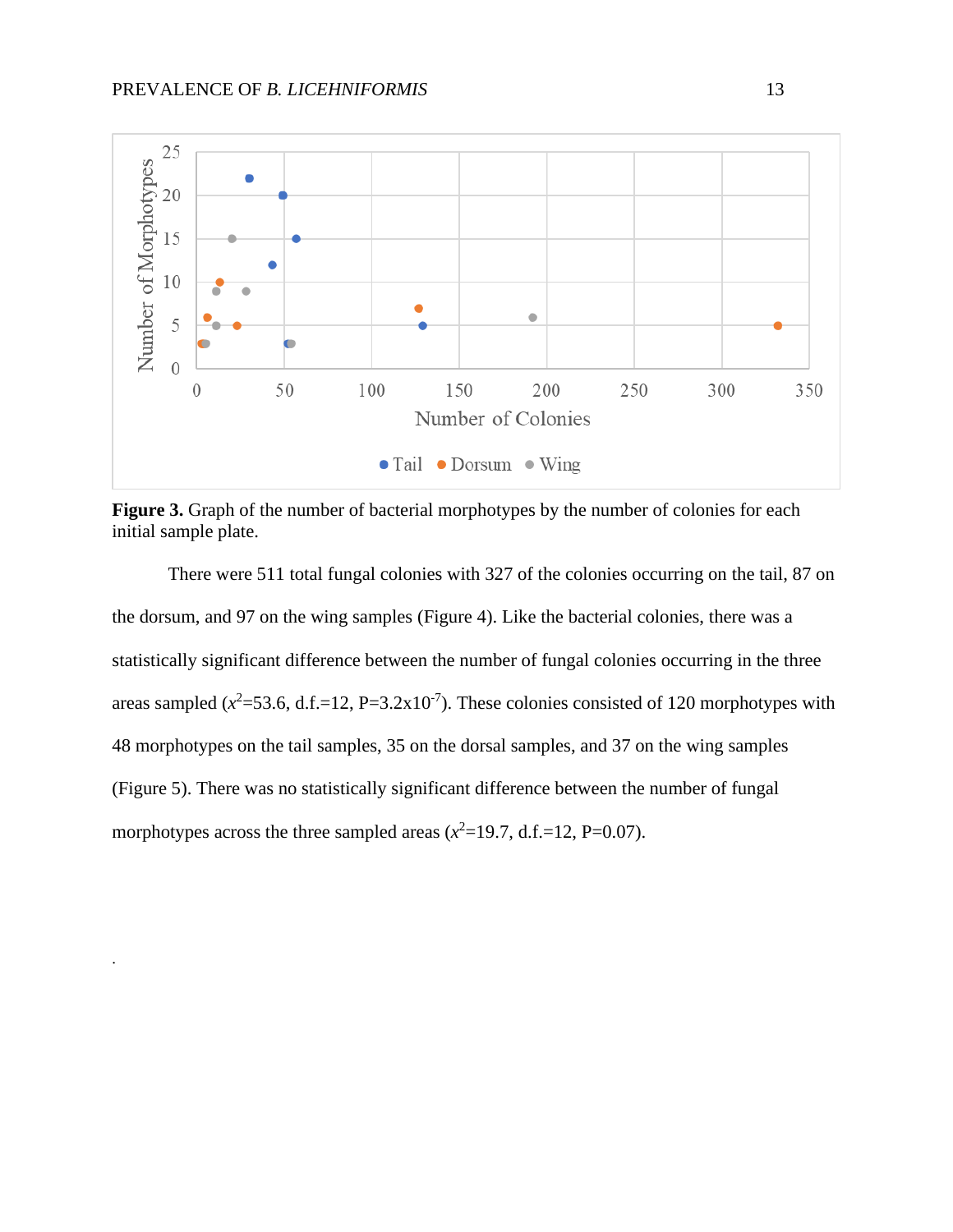

**Figure 4.** Graph of the number of fungal colonies that grew on the initial sample plates by the owls' band number and location sampled.



**Figure 5.** Graph of the number of fungal morphotypes counted and characterized from the initial sample plates by the owls' band number and location sampled.

There were 14 colonies that were found to likely be *B. licheniformis* and these were found on six of the seven owls sampled. However, the species of these colonies were not able to be confirmed through genetic sequencing and thus anytime *B. licheniformis* is used to refer to this study it should be understood to be possible and not confirmed colonies. Overall, there was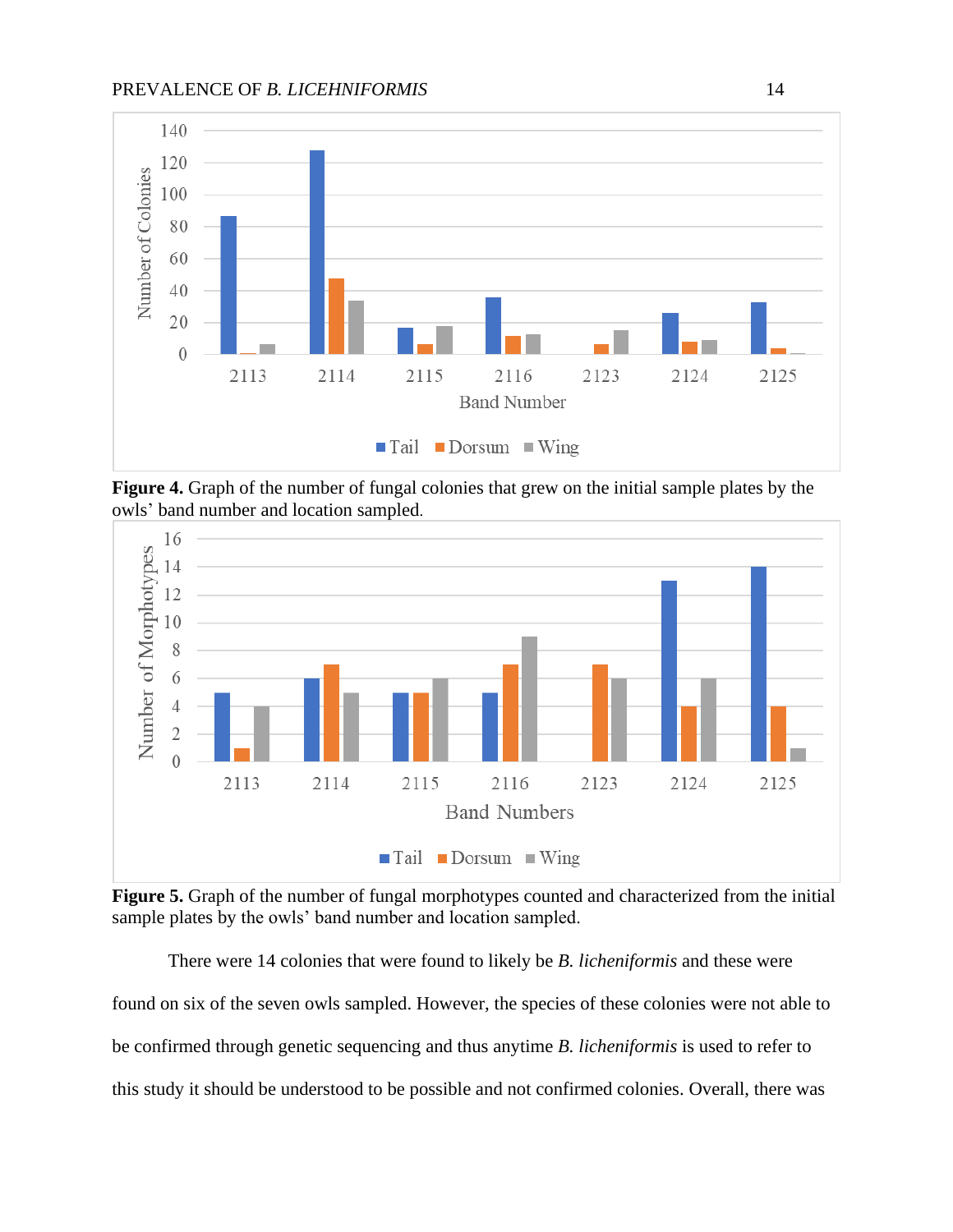an 85.7% prevalence of *B. licheniformis* on the owls sampled and these 14 colonies represent 1.17% of the 1,189 colonies counted. 6 of these colonies were found on the dorsum, 5 on the tail, and 3 on the wings. The sample size was too small to perform statistical analysis to determine a difference in whether *B. licheniformis* is more likely to be found on a certain area of the owl. Owl 2116 had the most *B. licheniformis* colonies with a total of 5, owl 2113 had 4 colonies, owl 2115 had 2 colonies, and owls 2114, 2123, and 2125 had only 1 colony (Figure 6). Additionally, the samples with 0-50 bacterial colonies had the most *B. licheniformis* colonies and as the number of total colonies increased (Figure 7). Similarly, the samples with 0-10 fungal colonies represented half of the samples that *B. licheniformis* was isolated from (Figure 8).



**Figure 6.** Graph of the number of *B. licheniformis* colonies isolated by owls' band number and location sampled.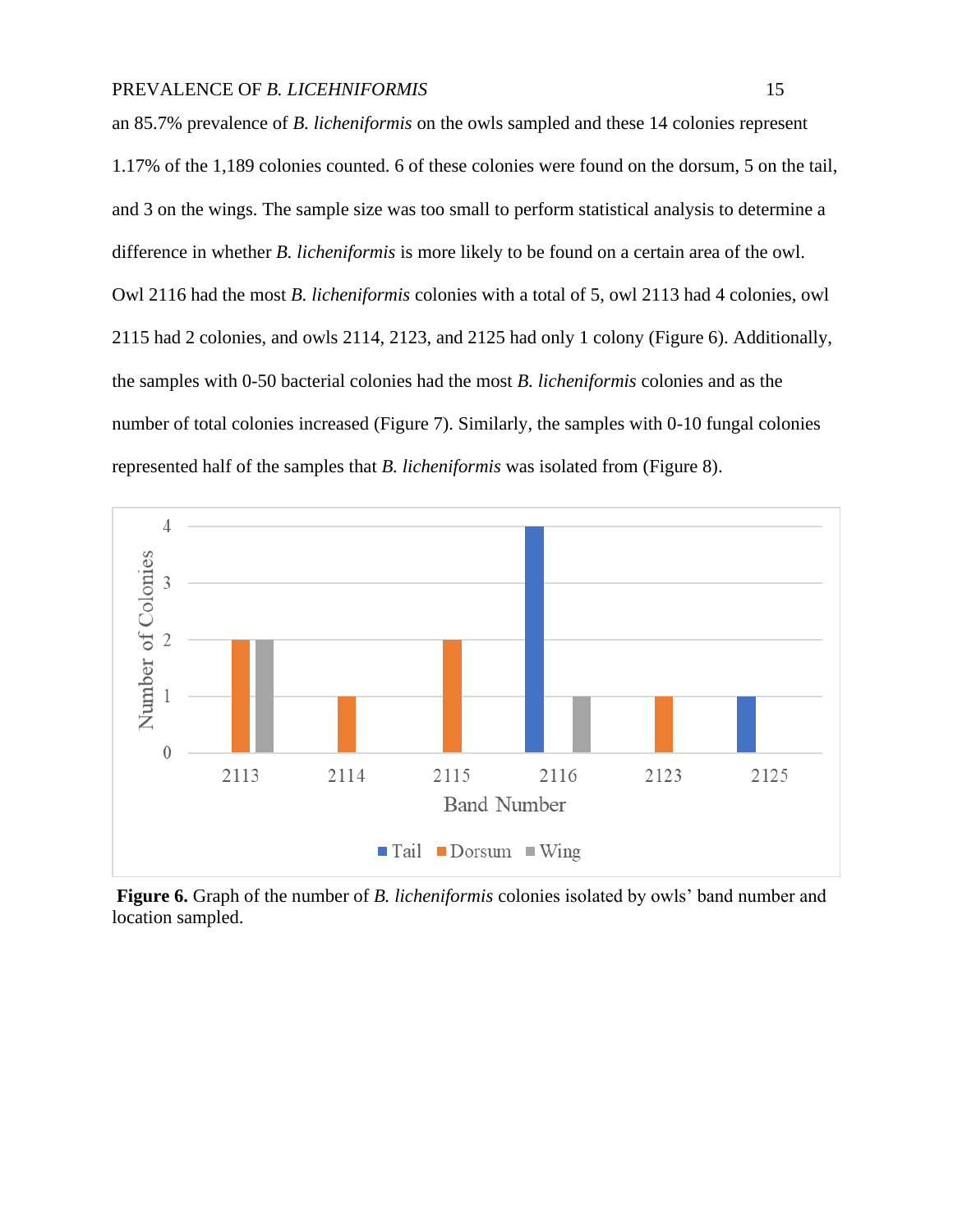

**Figure 7.** Number of source plates with possible *B. licheniformis* colonies by total number of bacterial colonies on the source plate that the *B. licheniformis* colony was isolated from.



**Figure 8.** Number of source plates with possible *B. licheniformis* colonies by the number of fungal colonies on the source plate that the *B. licheniformis* colony was isolated from.

#### **Discussion**

High quality feathers are essential to birds as feathers fulfill a variety of functions including flight, thermoregulation, and communication (Gunderson, 2008). The quality of a bird's feathers, including the coloration of feathers, also gives conspecifics information such as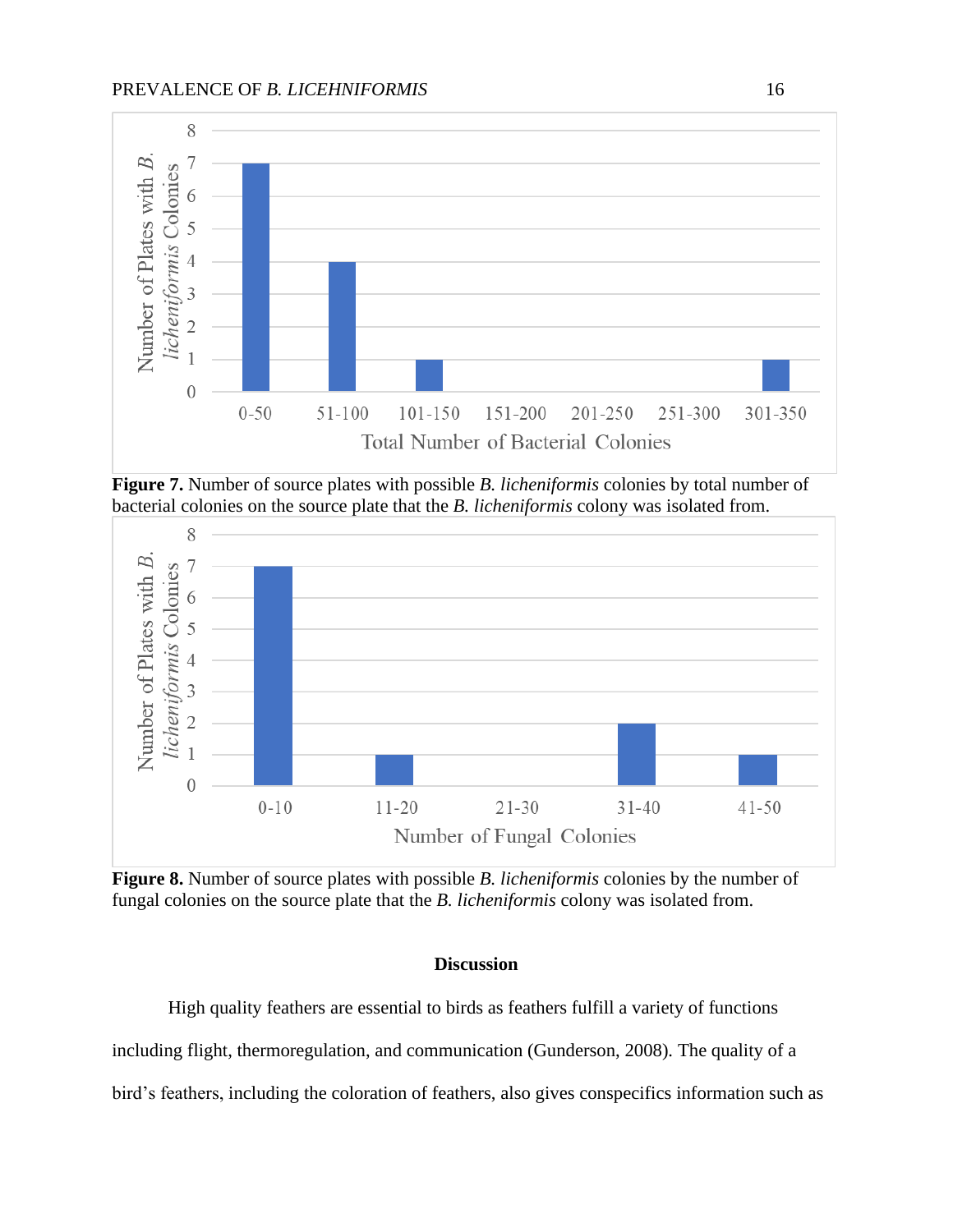age, immunocompetence, dominance, nutrition, and more (Gunderson, 2008). Feathers host a variety of ectoparasites, fungi, and bacterial species (Kent & Burtt, 2016). Within the feather microbiome, there are keratinolytic microorganisms capable of degrading β-keratin which composes more than 90% of a feather's mass (Gunderson, 2008). Bacteria from the Genus *Bacillus* are the most common feather degrading bacteria (Kent & Burtt, 2016). *Bacillus licheniformis* is one of the most prominent feather degrading bacteria both in terms of its ability to degrade feathers and the extent to which it has been studied (Burtt & Ichida, 1999). This study on Northern Saw-Whet Owls found an 85.7% prevalence of *B. licheniformis* meaning that 6 of the 7 owls sampled had at least one *B. licheniformis* colony. Overall, 14 possible *B. licheniformis*  colonies were isolated which represents 1.18% of the 1,189 colonies counted (Figure 6). It is important to note that the true relative density is likely lower because there are many bacteria that are unable to be cultured in laboratory conditions. Most of the colonies were found on the dorsum, then the tail and the least were found on the wing. Interestingly, 7 of the *B. licheniformis*  colonies were isolated from plates containing only 0-50 total bacterial colonies (Figure 7) and 0- 10 fungal colonies (Figure 8). As the bacterial and fungal load increased in the samples, less *B. licheniformis* colonies were isolated from that source plate. Thus, owls with a higher bacterial and fungal load are less likely to host *B. licheniformis*. It is possible that this is due to other bacteria and fungi outcompeting *B. licheniformis* or by other bacteria and fungi producing antimicrobial substances against *B. licheniformis*. The uropygial gland contains its own unique microbiome that is spread onto the feathers while a bird is preening and some of these bacteria have been shown to have antimicrobial properties (Braun et al., 2014; Jacob et al., 2014; Bodawatta et al., 2020). However, only a small fraction of the uropygial microbiome has been cultured and identified, the cultured bacteria have not been able to limit the growth of *B.*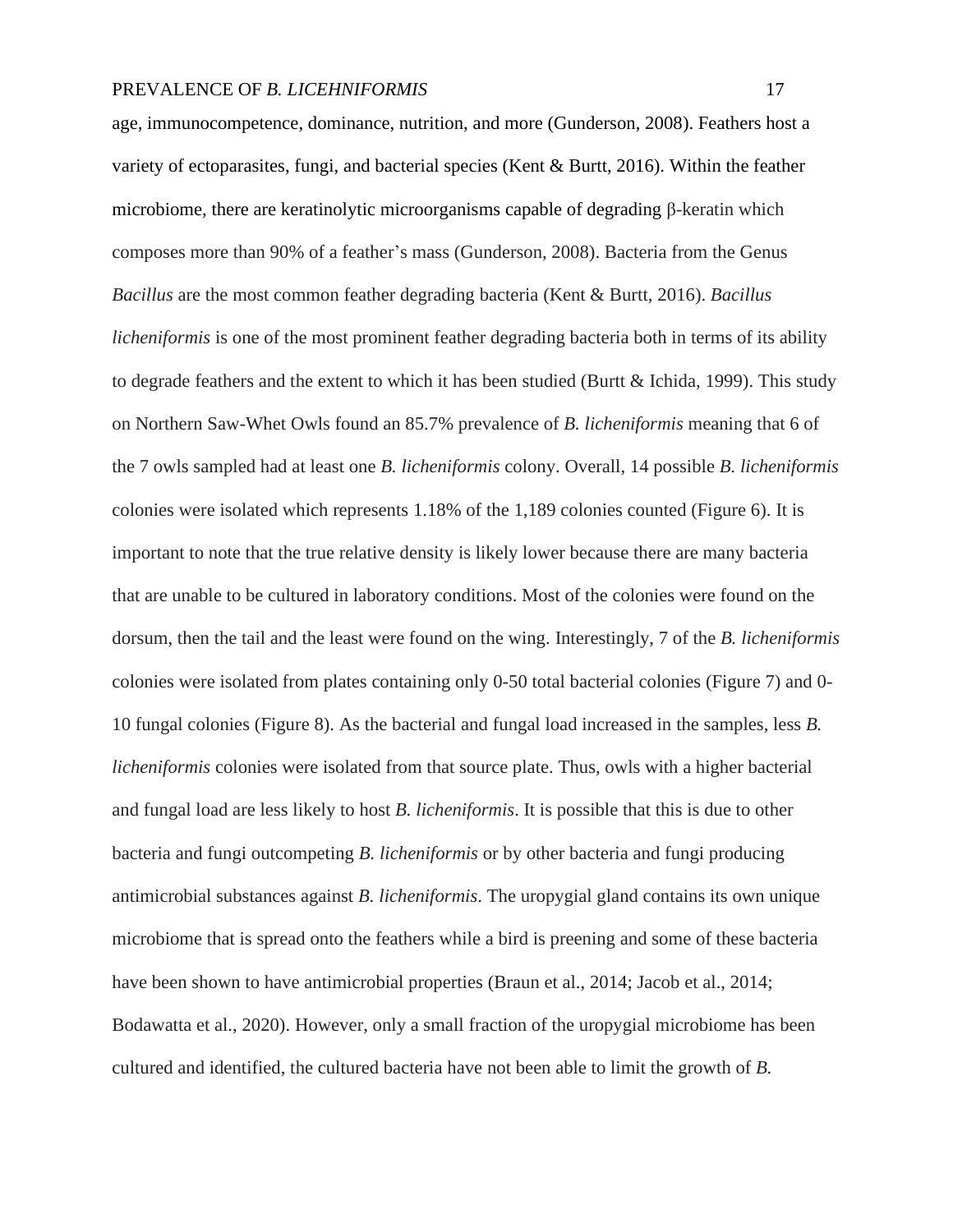licheniformis, and the composition of the uropygial microbiome has been found to vary by species (Bodawatta et al., 2020). Therefore, if competition or antimicrobial substances are limiting the growth and colonization of *B. licheniformis* on the feathers, it is likely coming from bacteria that colonized the feathers through environmental contact and not from those that come from the uropygial gland.

The highest number of bacterial colonies were found on the dorsum, then the tail, and the least were found on the wing (Figure 1). This is similar to what was expected, but the tail was predicted to have the highest bacterial load. The dorsum may have the highest bacterial load because this would be the area most difficult for the owls to preen. There was not a significant difference in the number of morphotypes counted indicating that there is similar bacterial diversity across the three areas that were sampled (Figure 2). Although there was an observed trend with the tail having the most bacterial morphotypes, then the dorsum, and then the wing. Furthermore, a previous study noted that as bacterial diversity increased, abundance decreased (Saag et al., 2011). This trend was partially observed as the most diverse samples, those with the highest number of morphotypes, had less than 60 colonies and every sample that had more than 60 colonies, had less than 10 morphotypes, but this relationship was not significant (Figure 3).

Previous studies have reported a wide range of *B. licheniformis* prevalence levels. Burtt & Ichida, 1999 were the first to isolate *B. licheniformis* on wild birds and reported a prevalence of 6.7-10% from a mixed species study. They later conducted a study on Song Sparrows and found a 23% prevalence (2004). In 2005, Whitaker et al. published a multispecies study in which they found an overall prevalence of 26%, and a prevalence of 59% in Northern Saw-Whet Owls. Kent & Burtt found *B. licheniformis* in 39% of their multispecies study (2016). Two studies on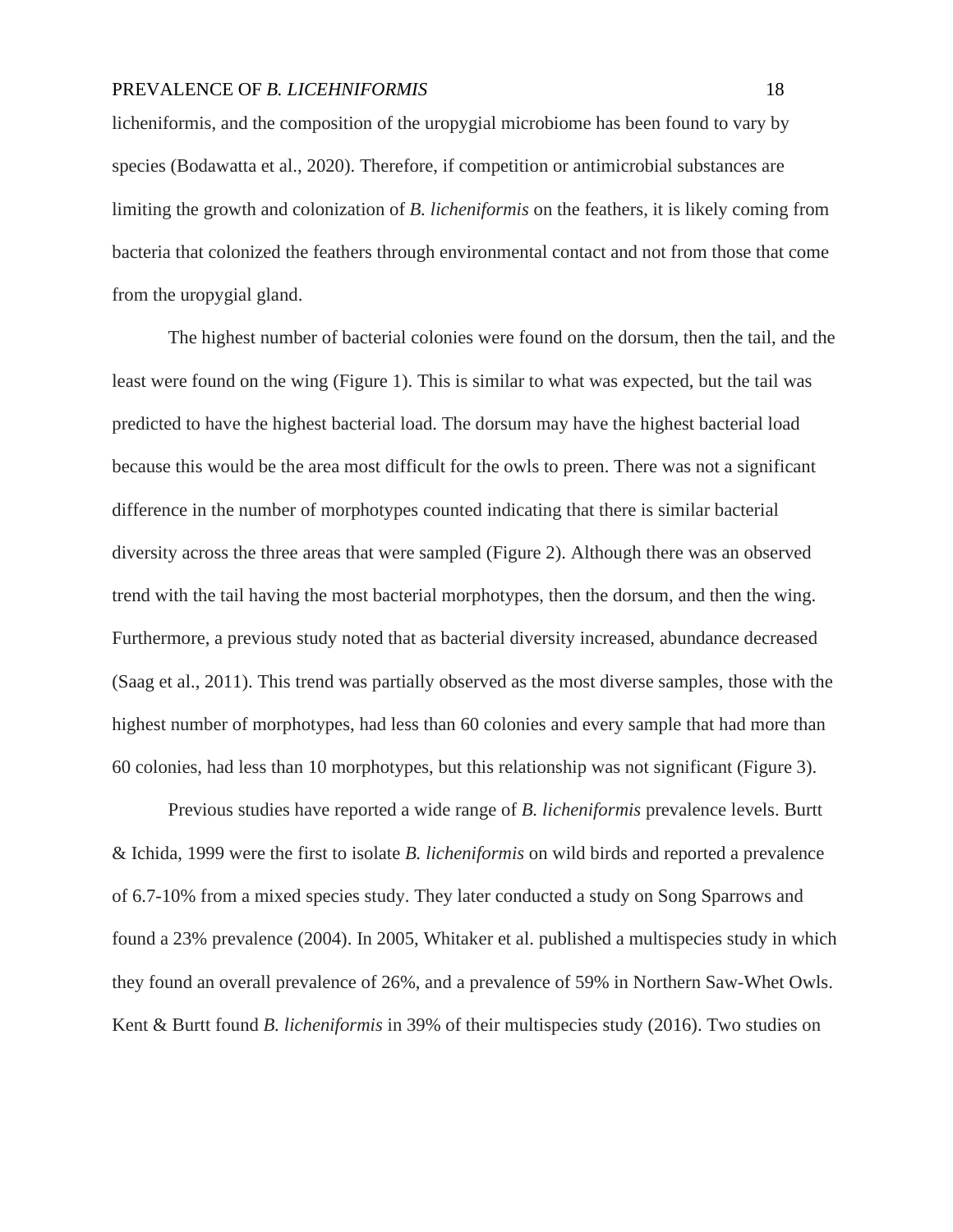Eastern Bluebirds found rather high rates of 88% (Gunderson et al., 2008) and 99% (Gunderson et al., 2009). The results of this study (85.7%) are most similar to Gunderson et al., 2008.

There are many possible explanations for the wide variety of reported prevalence levels of *B. licheniformis* in these studies. One is the way in which the birds are sampled. For example, whether the swab used is run over the plumage, swabs are run deeper into the plumage, or a mix of swabbing and pressing the plate directly onto the bird. By doing this, different feathers are sampled. To elucidate, birds have several different types of feathers on their body that all have different structures and functions (Foth, 2020). Contour feathers have a long rachis with many stiff, hooked barbs (Foth, 2020). These are the feathers located on the outermost portion of the bird and include flight and tail feathers (Foth, 2020). Under the contour feathers are down feathers which have a very short rachis and long, soft barbs and are mainly used for thermoregulation (Foth, 2020). The outer contour feathers are the feathers that have been most highly sampled and examined, however any study that runs swabs deeper into the plumage are likely to also sample the down feathers. Due to the difference in structure, these feathers are likely to be impacted differently by feather degrading bacteria and may even have different microbiomes from each other.

Interestingly, the variation likely has little to do with what species are sampled as there are stronger differences in the prevalence of *B. licheniformis* between individuals of the same species than between different species (Bisson et al., 2006). There is a difference in prevalence in different foraging guilds but the relationship is not as simple as one would expect. *B. licheniformis* is a soil bacterium and thus it would be expected that ground foraging birds who have more contact with the soil would be more likely to have a higher prevalence of *B. licheniformis* (Burtt & Ichida, 1999). This is in fact what Burtt & Ichida, 1999 reported in their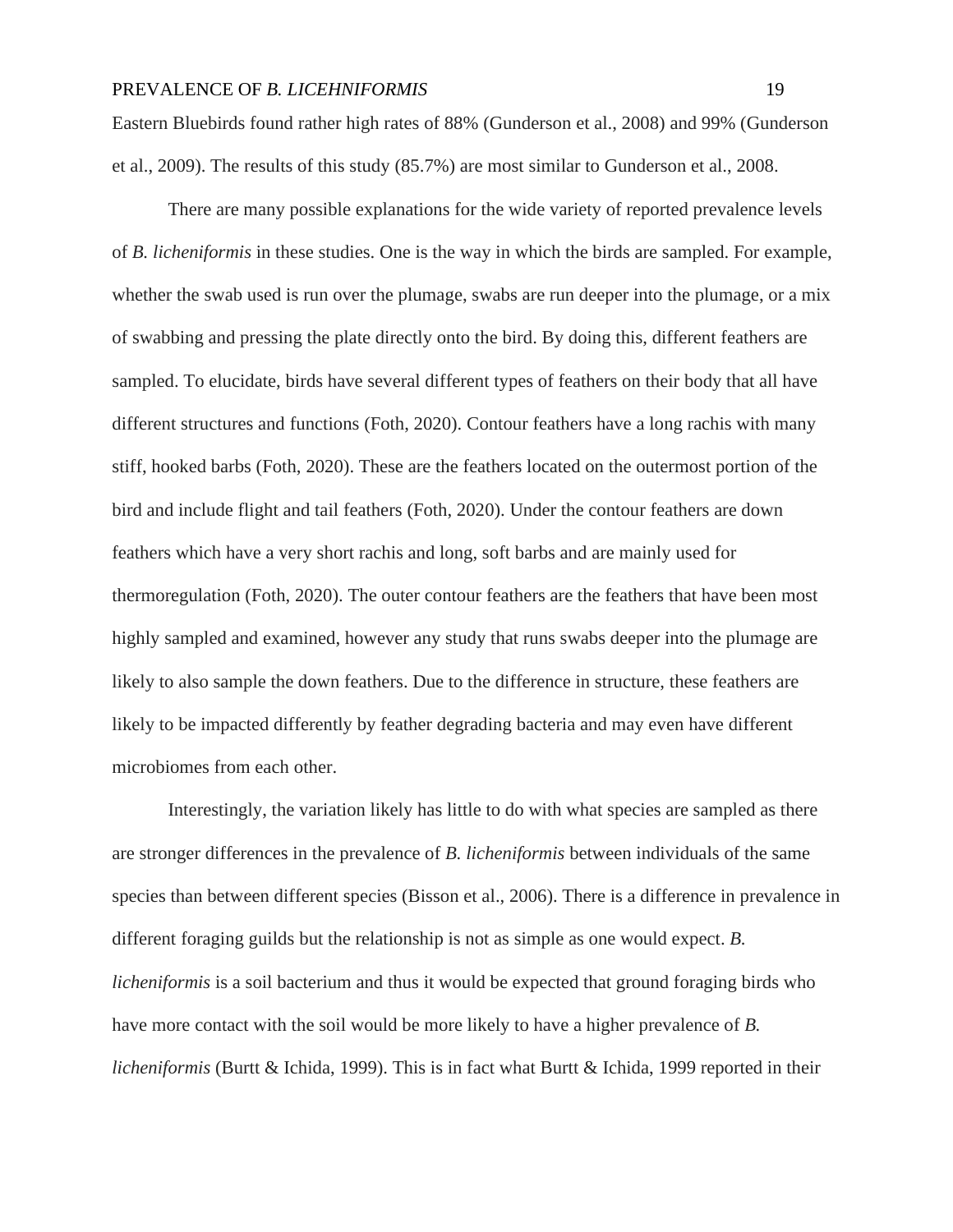first study. However, Kent & Burtt, 2016 found that ground foraging, fly-catching, aerial foraging, and foliage gleaning birds all had a similar high prevalence of *B. licheniformis* and that tree probing and nectivorous birds had the lowest prevalence of *B. licheniformis*. This difference can be partially explained by the fact the *B. licheniformis* is an endospore former and its spores can be spread through the air allowing for more opportunities for random environmental contact (Whitaker et al., 2005) although overall, the explanation for the observed differences still remains largely unknown.

There is also much variance in the plumage microbiome between seasons and time of year (Bisson et al., 2006) with a lower *B. licheniformis* prevalence found in the spring than in the late fall (Burtt & Ichida, 1999). This study collected samples in late fall when *B. licheniformis* is highly prevalent (Burtt & Ichida, 1999). Therefore, the time of year that the study is conducted may influence the reported prevalence.

In addition to determining a prevalence, Burtt & Ichida, 1999 also examined the distribution of *B. licheniformis* throughout different areas of a bird. The distribution of *B. licheniformis* in this study was slightly different to that reported by Burtt & Ichida, 1999 who found the highest prevalence of *B. licheniformis* on the venter region (44.9%), then the dorsum (30.2%), the tail (24.9%), and some *B. licheniformis* colonies were isolated from the wings but this was not a systematic sampling so no percentage was reported for the wing samples. However, in this study there were 6 *B. licheniformis* colonies on the dorsum (42.9%), 5 colonies were found on the tail (35.7%), and 3 *B. licheniformis* colonies on the wing samples (21.4 %, Figure 6). One explanation for these differences could be different tail sampling methods. In this study, both sides of the tail were sampled while Burtt & Ichida, 1999 only sampled the top of the tail. The difference can also be due to the vast difference in sample size: Burtt & Ichida, 1999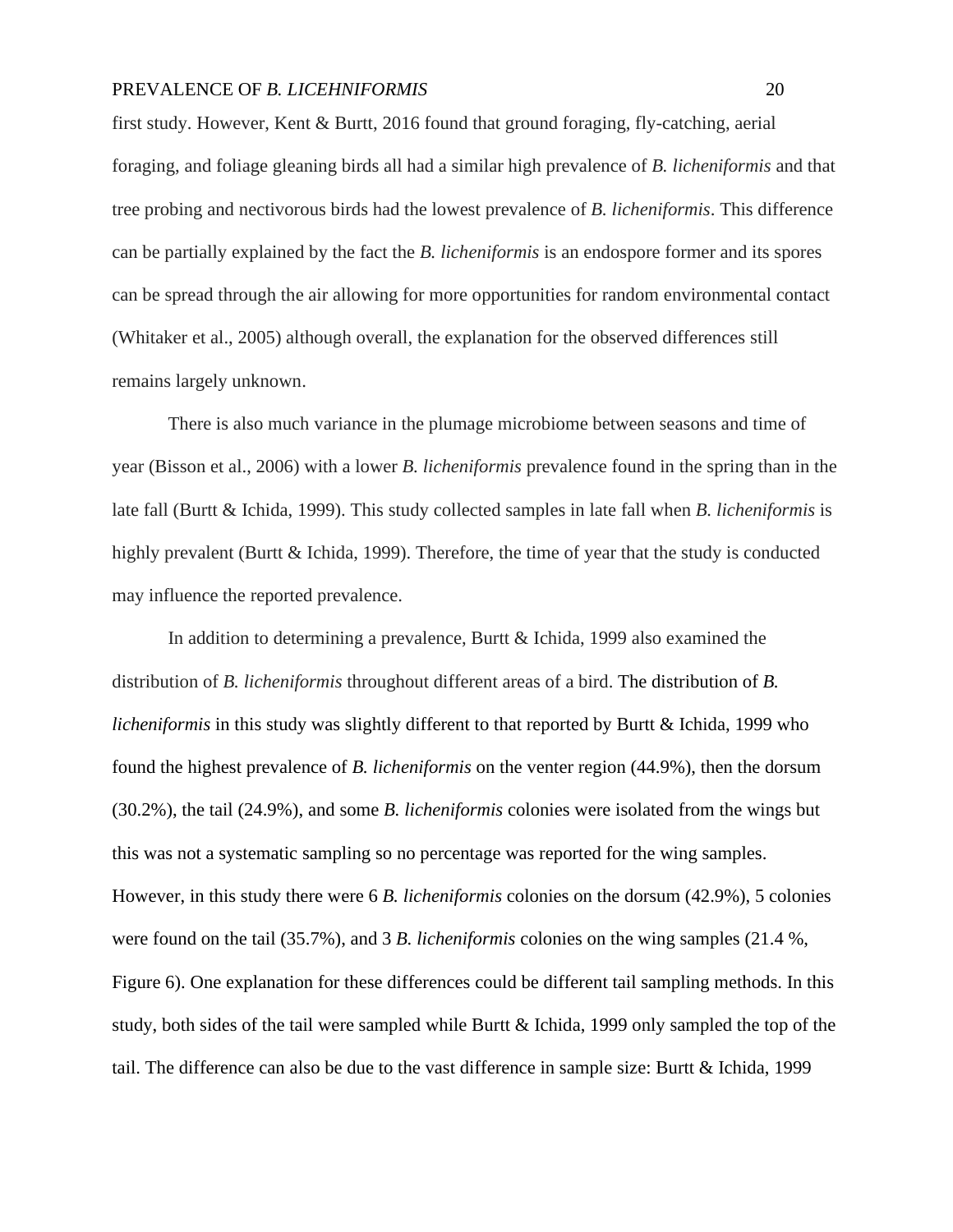sampled 1,588 birds from many species and only 7 birds from the same species were sampled in this study. Ultimately, both studies support that *B. licheniformis* can colonize any area of many bird species and the wings have the lowest bacterial load.

The impact of *B. licheniformis* on live wild birds is still being determined. Overall, keratinolytic fungi and bacteria are being shown to have negative impacts (Rubiaee et al., 2017) but the extent of those impacts is uncertain. Keratinases degrade barb keratin which can result in decreased thermoregulation and flight maneuverability (Rubiaee et al., 2017). Furthermore, birds with higher fungal loads are more likely to be caught by predators and to have damaged feathers (Rubiaee et al., 2017). Birds that were preyed upon by a goshawk were found to have three times more feather bacteria than birds that were not preyed upon (Møller et al., 2012). However, *B. licheniformis* has not yet been shown to conclusively degrade feathers on live birds.

The first study to determine the effects of *B. licheniformis* on live birds examined Northern Cardinals and European Starlings and found no evidence of feather wear (Cristol et al., 2005). However, the Northern Cardinal experiment was conducted in the winter and *B. licheniformis* requires warm and moist conditions to be in a vegetative state (Cristol et al., 2005). Moreover, the experiment on European Starlings was conducted in warmer and moister conditions, but European Starlings are darkly colored birds and melanized feathers are more resistant to degradation than unmelanized feathers (Gunderson, 2008). A multi-species study did find a relationship between tail feather wear and presence of feather degrading bacteria and no relationship between tail feather wear and total bacterial load (Kent & Burtt, 2016). Due to this, it is likely that feather degrading bacteria at least slightly degrade feather keratin on live, wild birds but it is also important to note that tail wear can be due to multiple causes and this study was unable to conclusively show that the tail feather wear observed was due to feather degrading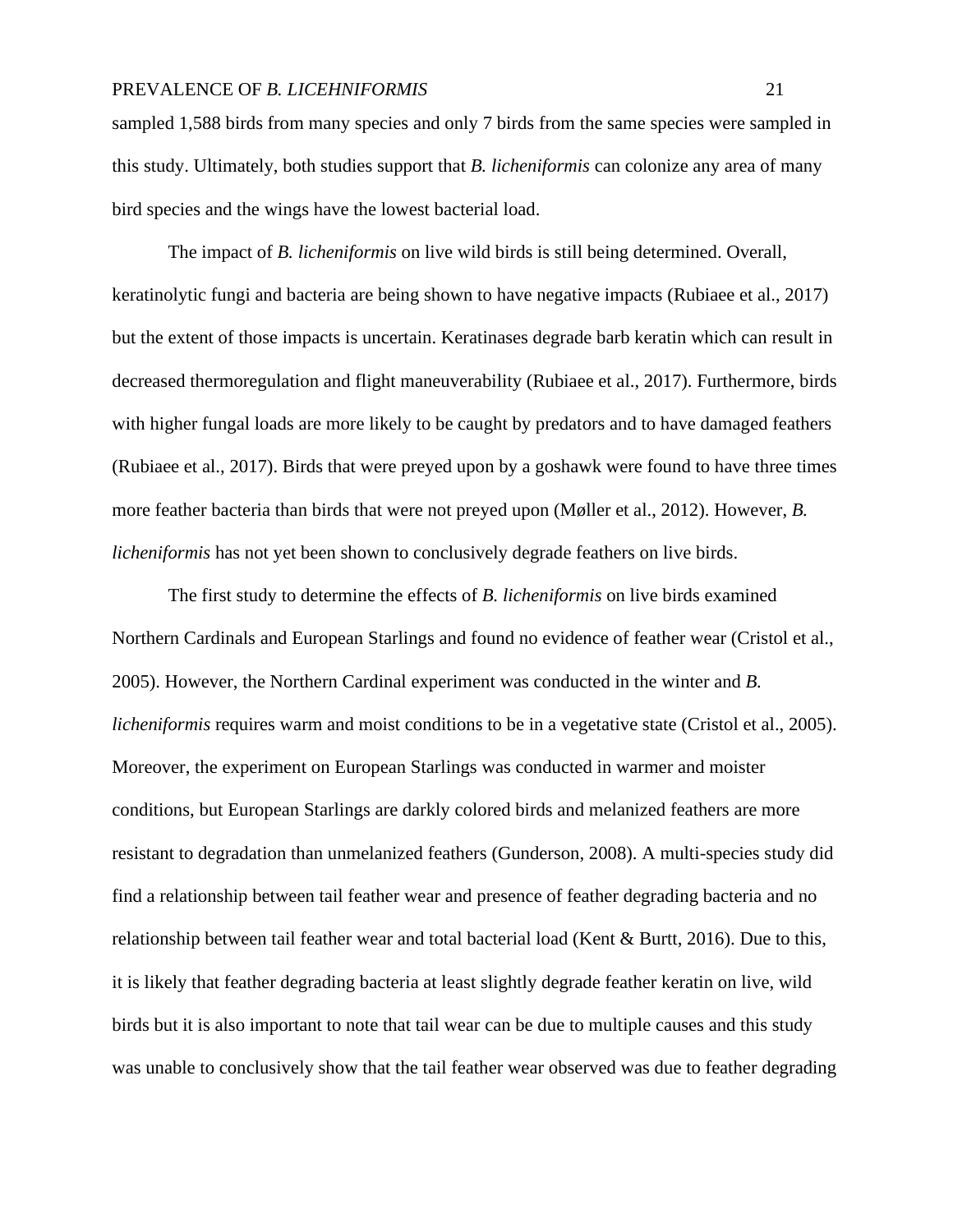bacteria. *B. licheniformis* may also be able to better colonize and degrade more worn feathers but this has yet to be tested (Kent & Burtt, 2016). Moreover, a study on Feral Pigeons found that Pigeons with lower bacterial loads had higher quality plumage (Leclaire et al., 2014).

Despite the lack of strong evidence for feather damage by feather degrading bacteria on live wild birds, there is ample evidence showing that feather degrading bacteria can impact feather coloration in some species which can have fitness consequences as color can be used by conspecifics to quickly gauge fitness. In addition to that, a change in feather coloration is thought to be one of the first signs of feather degradation due to bacteria (Shawkey et al., 2007). One major pigment in feathers is carotenoid-based pigments. These red. orange, and yellow pigments, are expensive for birds to maintain as carotenoids are also needed for immune function (Jacob et al., 2014) and birds are unable to synthesize carotenoids so they must consume them in their diet (Foth, 2020). A study on House Finches found that males with brighter red coloration, which is preferred by females, had similar bacterial loads but much lower feather degrading bacterial loads than duller males (Shawkey et al., 2009).

White is another color that is considered expensive to maintain because white feathers are more prone to both physical and bacterial degradation than melanized, dark feathers (Wails et al., 2018). In Pied Flycatchers, the white patches in males experienced degradation faster than in females and males with smaller white patches were males of lesser quality (Ruiz-De-Castañeda et al., 2012). In Northern Saw-Whet Owls, the bird used in this study, it has been found that individuals with a wider band of white around the facial disk had higher keel scores and fat scores which indicates high short-term and long-term fitness (Wails et al., 2018). During boom years when food is plentiful and many young are successfully hatched and raised, there are more owls with wide white facial bands around the eyes and during bust years when food is scarce,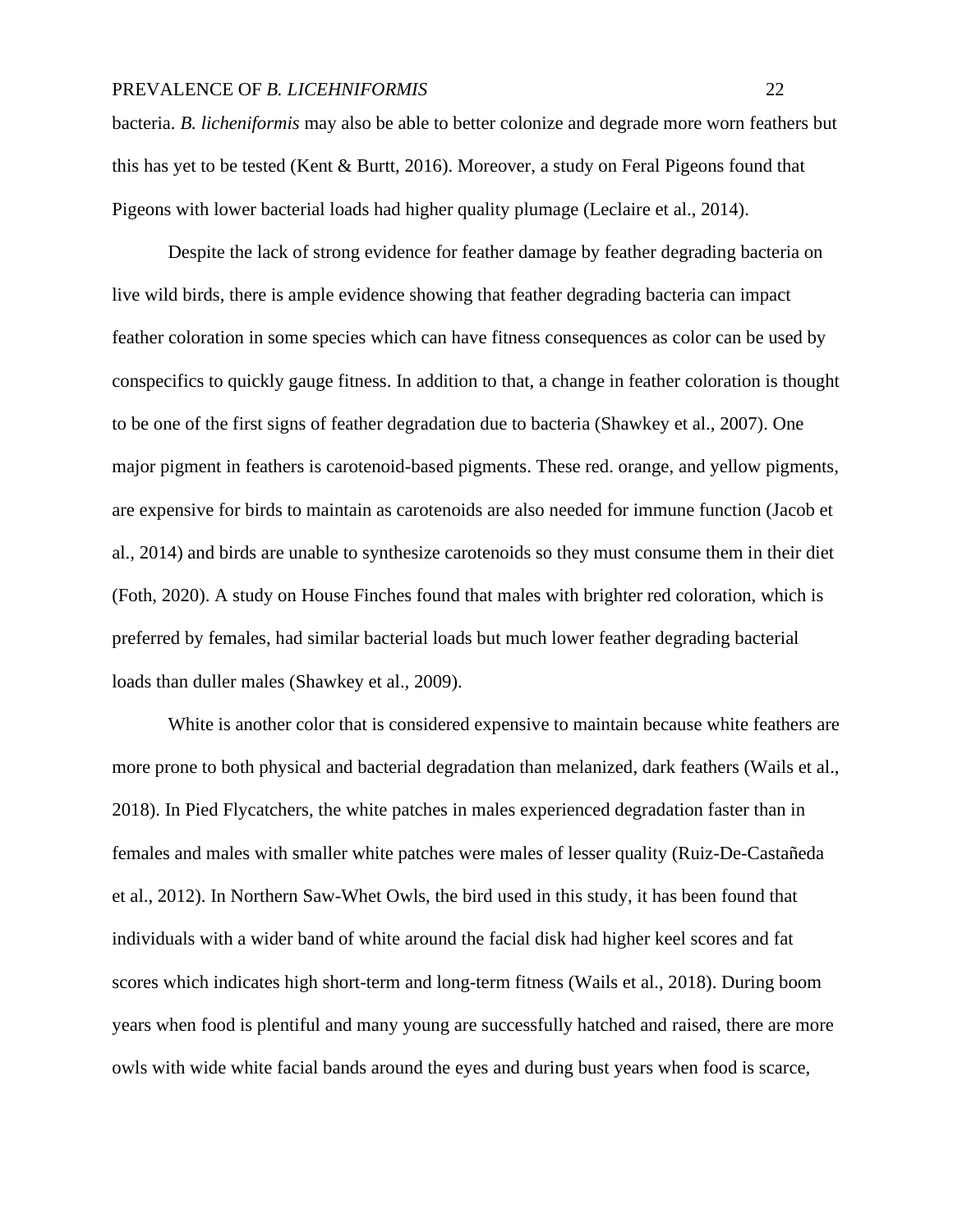there is less white around the eyes overall (Wails et al., 2018). Owls with a thinner white band around the eyes were found to have lower keel scores and fat scores (Wails et al., 2018). Thus, birds that are able to maintain expensive white coloration or colors due to carotenoid pigments are generally more fit than their conspecifics that lack these colorations or are duller.

Birds with blue coloration do not show the same trend with increasing bacterial loads or increasing feather degrading bacterial loads as birds with mainly melanin or carotenoid pigments do. In fact, increased bacterial loads are associated with brighter neck spots in pigeons (Leclaire et al., 2014) and brighter male Eastern Bluebirds (Shawkey et al., 2007). In Eastern Bluebirds, brighter males are known to have more success when competing for nest boxes and males with higher loads of feather degrading bacteria were also found to have higher body conditions (Gunderson et al., 2009). Therefore, it is possible that males with a higher bacteria load may be perceived as more fit. The explanation for this odd trend is that blue coloration and brightness are created mainly by the structure of the feather instead of diet like carotenoid pigments are (Foth, 2020). As a result, *B. licheniformis* degrades feathers in a way that enhances their ability to reflect blue wavelengths of light (Shawkey et al., 2007). Interestingly, female Eastern Bluebirds with higher bacterial loads were duller and of lower body condition which is opposite of how the males were affected (Gunderson et al., 2009). This is likely due to different structural compositions of the feathers sampled in male and female Eastern Bluebirds but could also be due to behavioral differences (Gunderson et al., 2009). Thus, the relationship between coloration and bacterial loads is complex and different for different pigments and colors.

It is also important to note that not every species studied thus far experienced a coloration impact from feather degrading bacteria. A study on Great Tits found no color changes between Great Tits on nests that were treated to favor bacterial growth, nests that were treated to inhibit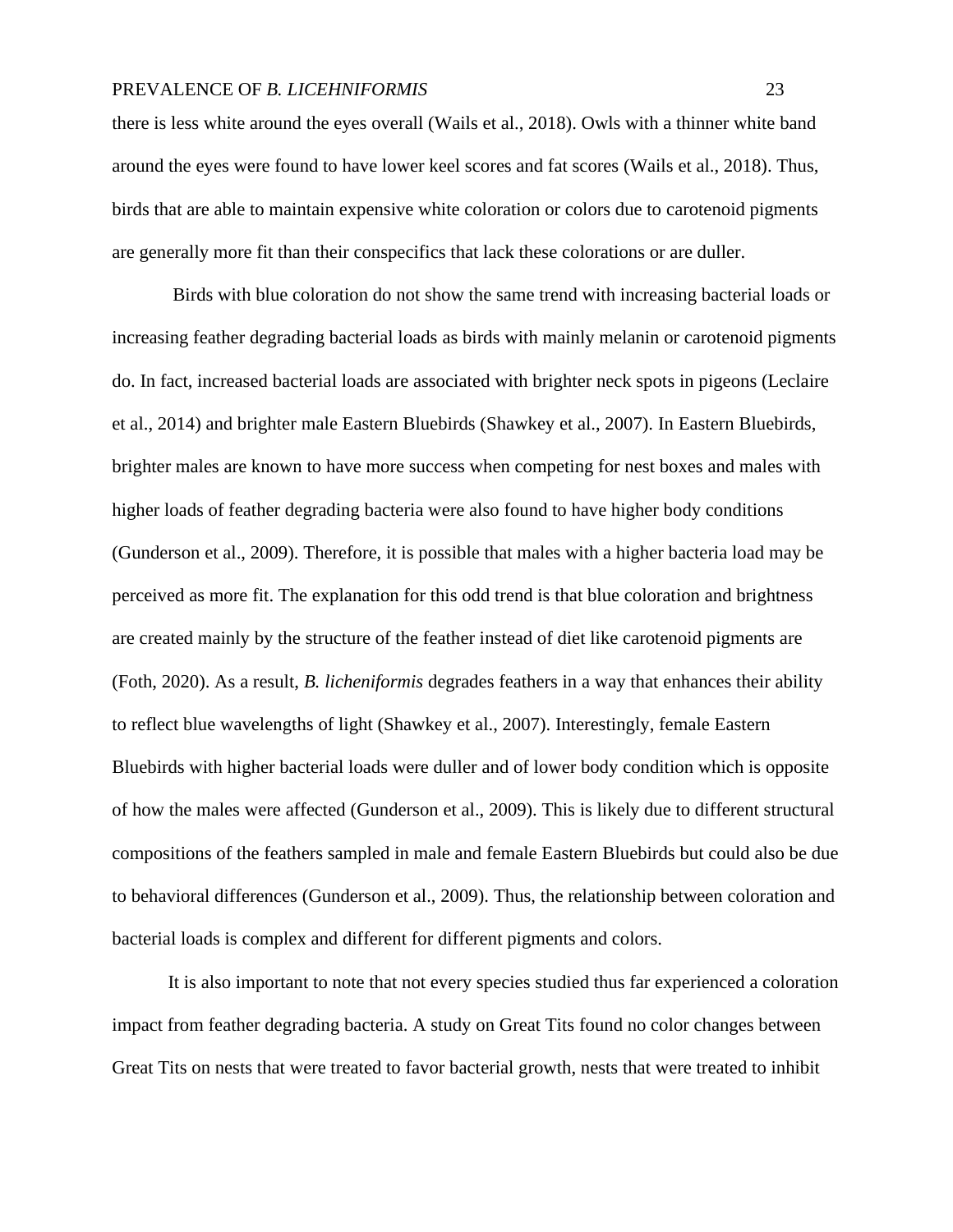growth, and the control nests that were misted with water (Jacob et al., 2014). The study did find that Great Tits on nests treated to favor bacterial growth increased uropygial investment by modifying their preen oil composition and males increased the volume of their uropygial gland which might have resulted in the birds successfully preventing feather degradation (Jacob et al., 2014). Similarly, a study on Feral Pigeons also noted that pigeons with a higher bacterial load had increased preen oil production and secretion as well as time spent preening and pigeons with a lower bacterial load produced less preen oil and spent less time preening (Leclaire et al., 2014). Preen oil is composed of lipids and the waxes in preen oil protect feathers and skin by creating a barrier (Braun et al., 2018). In addition to that, it is possible that preen oil could also favor the growth of beneficial bacteria which would limit harmful bacteria, and potentially feather degrading bacteria, through competitive exclusion for both space and resources (Braun et al., 2018). In this study, it was found that owls with higher bacterial loads had less *B. licheniformis*  colonies.

Birds also have other defenses against feather degrading bacteria including the general structure of feathers which are composed of tightly woven strands of β-keratin, melanized feathers which are structurally more resistant to bacterial and physical degradation (Gunderson et al., 2008) and sunbathing (Saranathan & Burtt, 2007). Feathers inoculated with *B. licheniformis*  and exposed to sunlight had significantly less colony forming units than those that were not exposed to sunlight (Saranathan  $\&$  Burtt, 2007). The reduction in the number of colony forming units is due to UV damage by sunlight (Saranathan & Burtt, 2007) The fact that sunlight inhibits *B. licheniformis* is consistent with previous studies that found lower *B. licheniformis* loads in the summer (Saranathan & Burtt, 2007). However, increased sunlight is not the sole explanation for lower *B. licheniformis* loads in the summer. Some birds also dust bathe which may further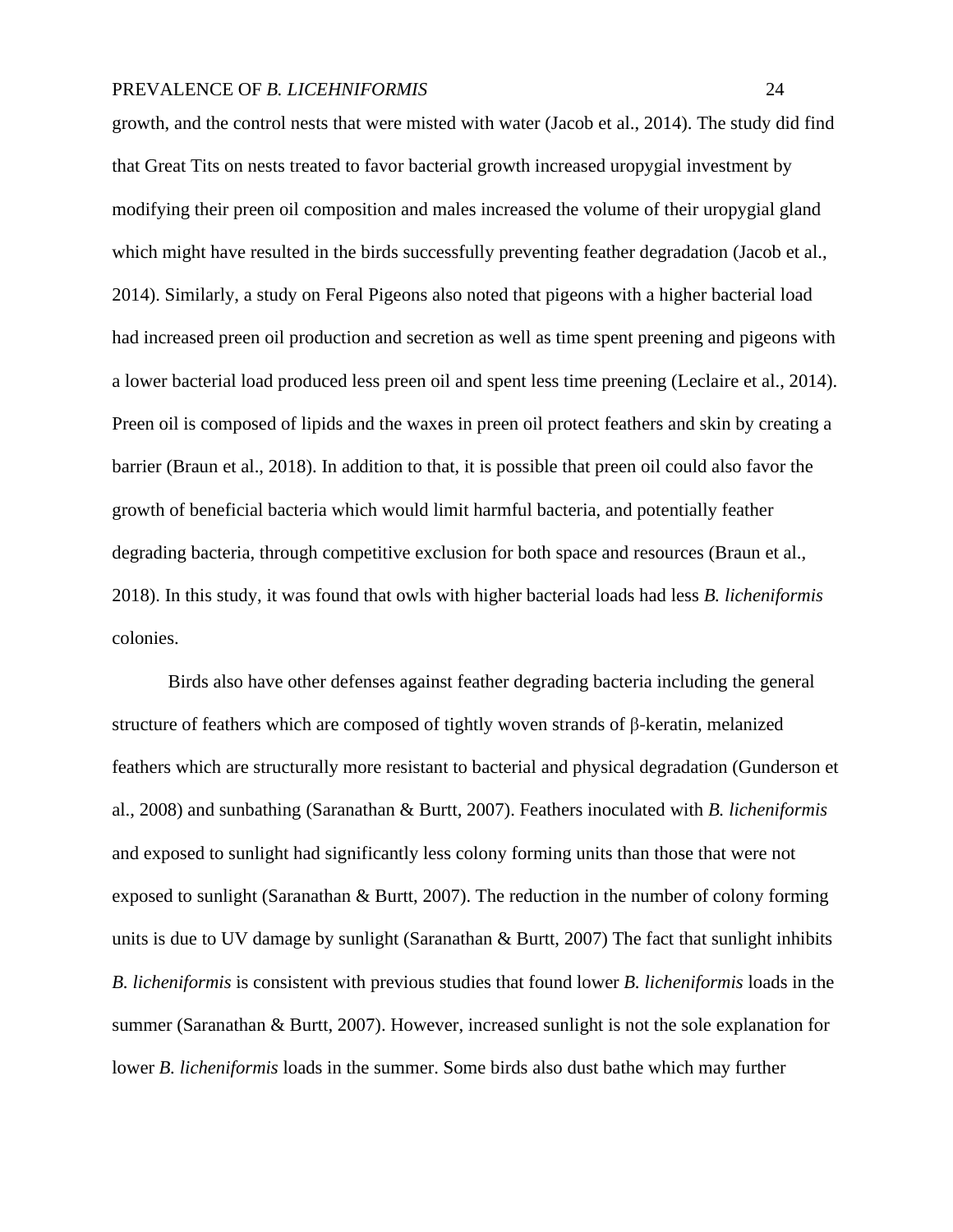reduce the abundance of feather degrading bacteria by drying out feathers and creating an unfavorable microenvironment (Gunderson 2008). Lastly, bird plumage in general does not provide optimal growth conditions for *B. licheniformis* and many bacterial species as it is not the moist, hot conditions many bacteria prefer (Cristol et al., 2005). During unfavorable conditions, *B. licheniformis* forms spores and is unable to degrade β-keratin in this state. Therefore, the keratinolytic ability of feather degrading bacteria may be strong, but birds possess many defenses to protect their feathers from degradation which may be why significant feather degradation by feather degrading bacteria is yet to be observed.

#### **Conclusion**

Ultimately, *B. licheniformis* and other feather degrading bacteria are widespread throughout many species and habitats (Kent & Burtt, 2016). However, they represent only a small subset of the entire feather microbiome. In this study, *B. licheniformis* colonies composed 1.17% of the culturable bacteria characterized. They can be found on any area on a bird but occur in higher abundances on the dorsum and tail, and lower abundances on the wings. Feather degrading bacteria have not been shown to conclusively degrade feathers on live, wild birds but they do alter the plumage coloration of many species (Gunderson et al., 2009; Leclaire et al., 2014; Ruiz-De-Castañeda et al., 2012; Shawkey et al., 2007; Shawkey et al., 2009). As other researchers have noted, it is important to remember that research on feather degrading bacteria has primarily focused on the effects of *Bacillus* species, especially *B. licheniformis,* and that other bacterial genera, fungi, and parasites have keratinolytic effects as well. Moreover, most studies, including this one, only examine culturable bacteria and there are innumerable unculturable bacteria that are yet to be studied. Thus, it is likely that the effects of keratinolytic organisms may be stronger than currently assumed because there are many keratinolytic organisms that are still poorly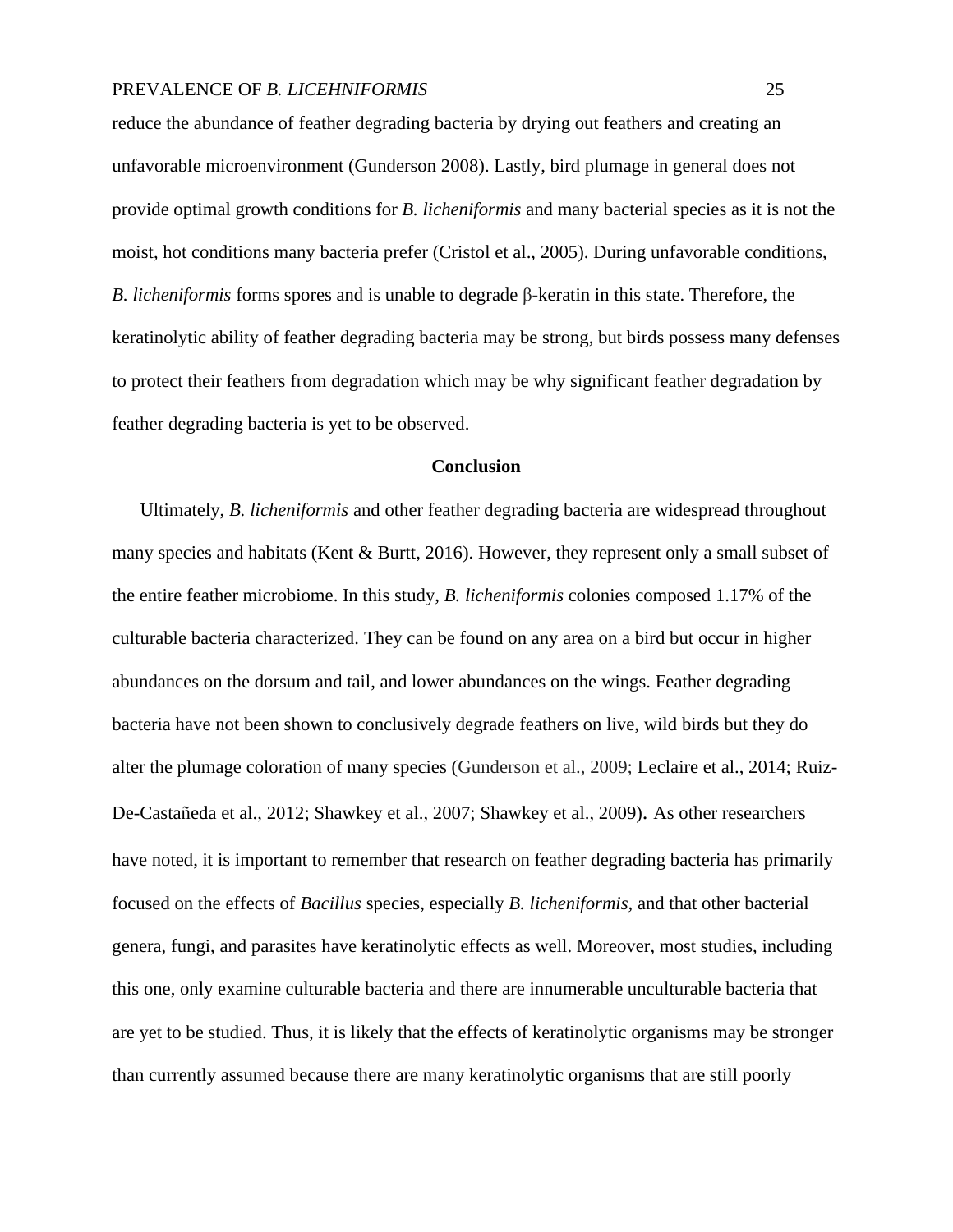understood and the total effect has not been investigated. Moreover, the vast majority of studies on wild birds have been conducted on songbirds from the Order *Passiformes*. In order to develop a more holistic understanding of the impact of keratinolytic microorganisms, birds from more Orders should be studied. This is because different birds have different behaviors and feather structure. As a result, feather degrading bacteria will likely impact Orders, Genera, and potentially even species differently.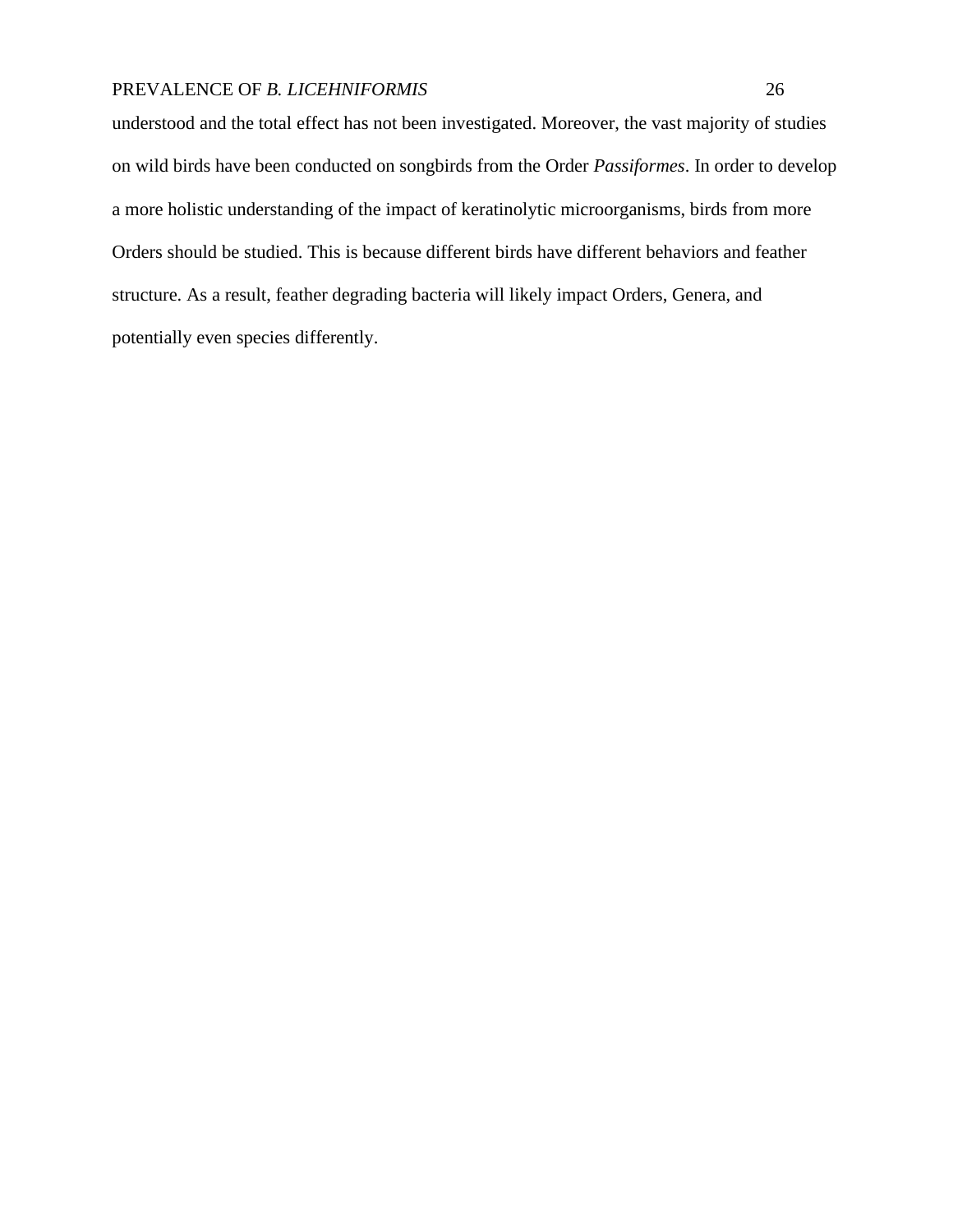#### **References**

- Bodawatta, K. H., Schierbech, S. K., Petersen, N. R., Sam, K., Bos, N., Jønsson, K. A., & Poulsen, M. (2020). Great Tit (parus major) uropygial gland microbiomes and their potential defensive roles. *Frontiers in Microbiology*, *11*. https://doi.org/10.3389/fmicb.2020.01735
- Bisson, I.-A., Marra, P. P., Burtt, E. H., Sikaroodi, M., & Gillevet, P. M. (2007). A molecular comparison of plumage and soil bacteria across biogeographic, ecological, and taxonomic scales. *Microbial Ecology*, *54*, 65–81. https://doi.org/10.1007/s00248-006-9173-2
- Braun, M. S., Sporer, F., Zimmermann, S., & Wink, M. (2018). Birds, feather-degrading bacteria and preen glands: The antimicrobial activity of preen gland secretions from turkeys (Meleagris gallopavo) is amplified by keratinase. *FEMS Microbiology Ecology*, *94*(9). https://doi.org/10.1093/femsec/fiy117
- Burtt, E. H., & Ichida, J. M. (1999). Occurrence of feather-degraded bacilli in the plumage of birds. *The Auk*, *116*(2), 364–372.
- Burtt, E. H., & Ichida, J. M. (2004). Gloger's rule, feather-degrading bacteria, and color variation among song sparrows. *The Condor*, *106*, 681–686.

Clayton, D. H. (1999). Feather-busting bacteria. *The Auk*, *116*(2), 302–304.

Cristol, D. A., Armstrong, J. L., Whitaker, J. M., & Forsyth, M. H. (2005). Feather-degrading bacteria do not affect feathers on captive birds. *The Auk*, *122*(1), 220–230.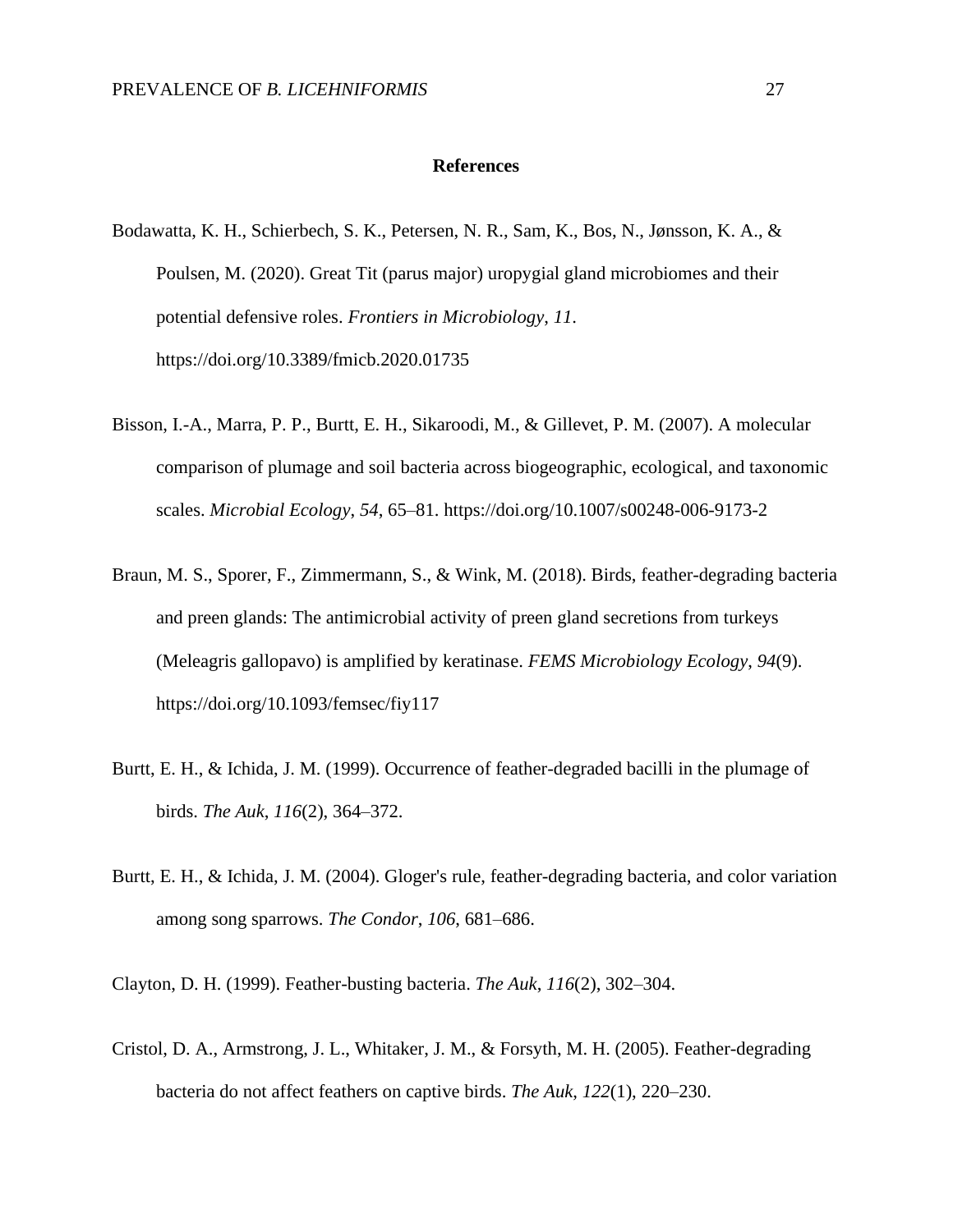- Foth, C. (2020). Introduction to the morphology, development, and ecology of feathers. In *Evolution of feathers: From their origin to the present* (1st ed., pp. 1–11). essay, Springer.
- Gunderson, A. R. (2008). Feather-degrading bacteria: A new frontier in avian and host-parasite research? *The Auk*, *125*(4), 972–979.
- Gunderson, A. R., Forsyth, M. H., & Swaddle, J. P. (2009). Evidence that plumage bacteria influence feather coloration and body condition of eastern bluebirds *Sialia sialis*. *Journal of Avian Biology*, *40*(4), 440–447.
- Gunderson, A. R., Frame, A. M., Swaddle, J. P., & Forsyth, M. H. (2008). Resistance of melanized feathers to bacterial degradation: is it really so black and white? *Journal of Avian Biology*, *39*, 539–545.
- Haribal, M., Dhondt, A. A., Rosane, D., & Rodriguez, E. (2005). Chemistry of preen gland secretions of passerines: different pathways to same goal? why? *Chemoecology*, *15*, 251– 260. https://doi.org/10.1007/s00049-005-0318-4
- Jacob, S., Colmas, L., Parthuisot, N., & Heeb, P. (2014). Do feather-degrading bacteria actually degrade feather colour? No significant effects of plumage microbiome modifications on feather colouration in wild great tits? *The Science of Nature*, *101*, 929–938. https://doi.org/10.1007/s00114-014-1234-7
- Jacob, S., Immer, A., Leclaire, S., Parthuisot , N., Ducamp, C., Espinasse, G., & Heeb, P. (2014). Uropygial gland size and composition varies according to experimentally modified microbiome in Great tits. *BMC Evolutionary Biology*, *14*.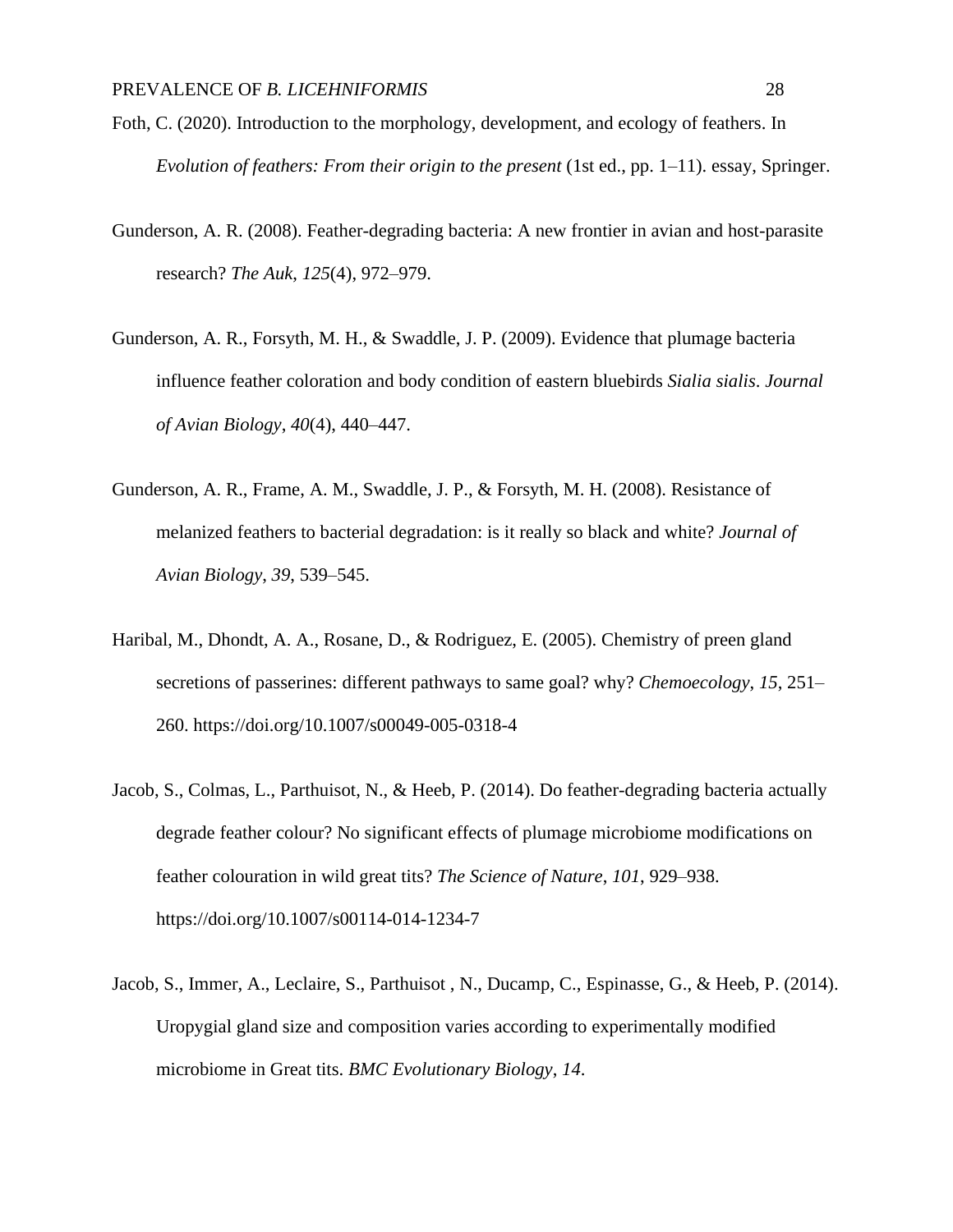- Kent, C. M., & Burtt, E. H. (2016). Feather-degrading bacilli in the plumage of wild birds: Prevalence and relation to feather wear. *The Auk*, *133*, 583–592. https://doi.org/10.1642/AUK-16-39.1
- Leclaire, S., Pierret, P., Chatelain, M., & Gasparini, J. (2014). Feather bacterial load affects plumage condition, iridescent color, and investment in preening in pigeons. *Behavioral Ecology*, *25*(5), 1192–1198. https://doi.org/10.1093/beheco/aru109
- Møller, A. P., Peralta-Sanchez, J. M., Nielsen, J. T., Lopez-Hernandez, E., & Soler, J. J. (2011). Goshawk prey have more bacteria than non-prey. *Journal of Animal Ecology*, *81*, 403–410. https://doi.org/10.1111/j.1365-2656.2011.01923.x
- Muza, M. M., Burtt, E. H., & Ichida, J. M. (2000). Distribution of bacteria on feathers of some eastern North American birds. *The Wilson Bulletin*, *112*(3), 432–435. https://doi.org/10.1676/0043-5643(2000)112[0432:dobofo]2.0.co;2
- Rubaiee, Z. A., Murayati, H. A., Nielson, J. T., & Moller, A. P. (2017). Fungi, feather damage, and risk of predation. *Ecology and Evolution*, *7*, 10797–10803. https://doi.org/10.1002/ece3.3582
- Ruiz-De-Castañeda, R., Burtt Jr, E. H., González-Braojos, S., & Moreno, J. (2012). Bacterial degradability of an intrafeather unmelanized ornament: A role for feather-degrading bacteria in sexual selection? *Biological Journal of the Linnean Society*, *105*, 409–419. https://doi.org/10.1111/j.1095-8312.2011.01806.x